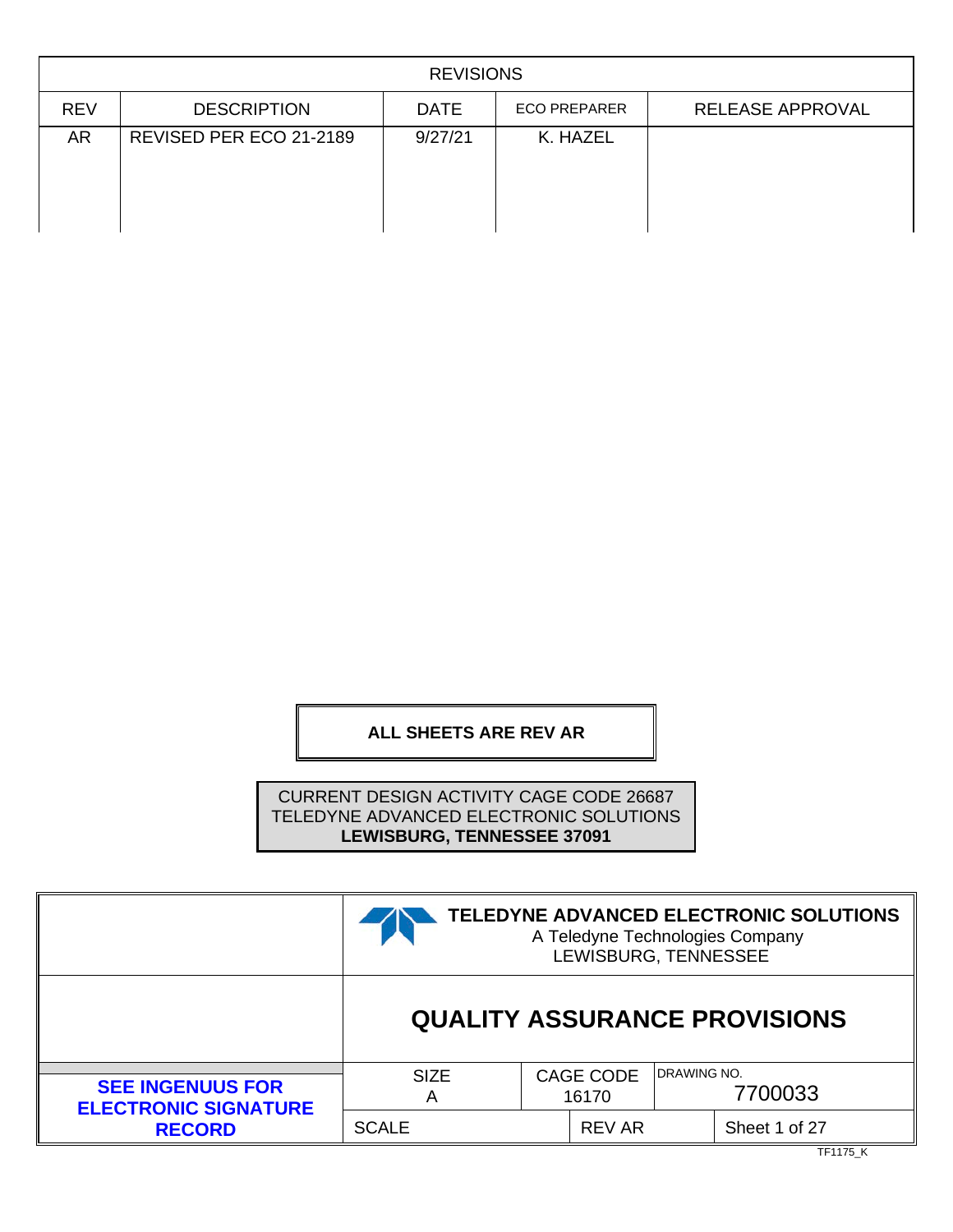# **TABLE OF CONTENTS**

| SIZF  | CAGE CODE<br>16170 |        | DRAWING NO.<br>7700033 |  |  |
|-------|--------------------|--------|------------------------|--|--|
| SCALE |                    | REV AR | Sheet 2                |  |  |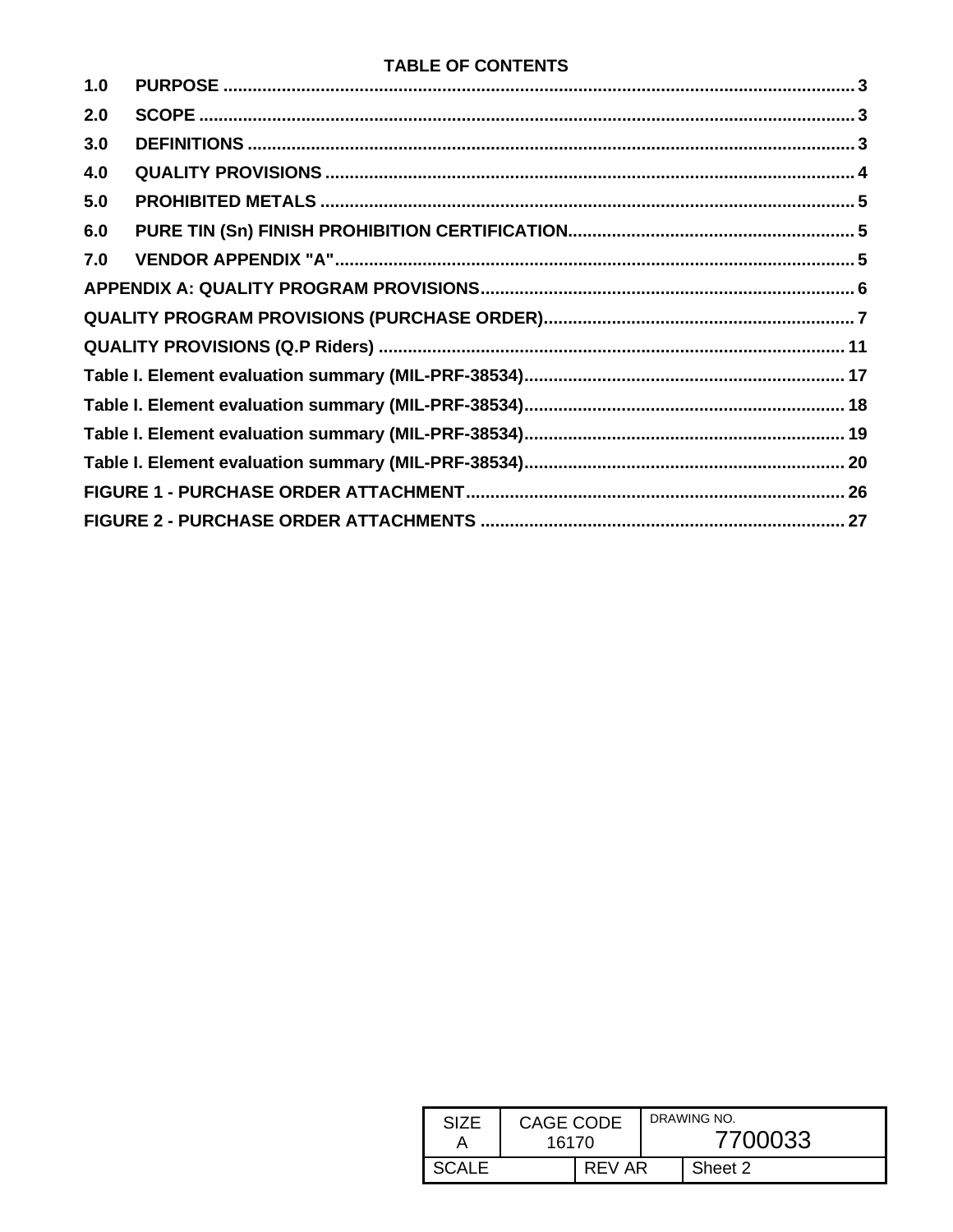### <span id="page-2-0"></span>**1.0 PURPOSE**

This document defines the specific requirements for an effective system to control the quality level for purchased products supplied to Teledyne Advanced Electronic Solutions, subsequently referred to as TAES. The quality of TAES products and, therefore, the success of its business depends in large measure upon the quality and the reliability of the parts, materials, and services furnished by our Suppliers.

### <span id="page-2-1"></span>**2.0 SCOPE**

This document establishes the Quality Assurance requirements (QP Rider Clauses) which are applicable as specified on the Procurement Document whenever QP Riders are selected for or transmitted on the Purchase Order. The Q.P. Riders are assigned by Supplier Quality Assurance (SQA), to facilitate the communication of additional Quality Assurance requirements to suppliers of service(s) or material(s) to TAES.

### <span id="page-2-2"></span>**3.0 DEFINITIONS**

**Authorized Distributor**: An individual or business that is authorized by the OEM/OCM to sell OEM/OCM items or services.

**Calibration/Measurement**: A complete set of measuring devices, standards, software media, procedures, and associated documentation designated for use on product to meet required specifications.

**Counterfeit Electronic Part:** means an unlawful or unauthorized reproduction, substitution, or alteration that has been knowingly mismarked, misidentified, or otherwise misrepresented to be an authentic, unmodified electronic part from the original manufacturer, or a source with the express written authority of the original manufacturer or current design activity, including an authorized aftermarket manufacturer. Unlawful or unauthorized substitution includes used electronic parts represented as new, or the false identification of grade, serial number, lot number, date code, or performance characteristics.

**Independent Distributor/Broker**: A person or business that purchases excess inventories or material from end users with the intention to redistribute it back into the market.

**Nonconformance**: A condition of any article, material or service in which one or more characteristics do not conform to requirements specified in the contract, drawings, specifications, or other approved product description. This includes failures, discrepancies, defects, anomalies, and malfunctions.

### **OEM (Original Equipment Manufacturers)/OCM (Original Component**

**Manufacturer)** means a company that manufactures products that it has designed from purchased components and sells those products under the company's brand name.

**Processes**: Manufacturing and software development processes used in producing the material described by the contract, other than special and proprietary processes. The scope of software development processes evaluation will be specified in the contract.

**Procurement Document**: The Purchase Order or Subcontract that is a legal and binding contract for purchased material that specifies terms and conditions with defined requirements. It will be subsequently referred to as P.O hereafter.

| SI7F         | CAGE CODE<br>16170 |        | DRAWING NO.<br>7700033 |         |  |
|--------------|--------------------|--------|------------------------|---------|--|
| <b>SCALE</b> |                    | REV AR |                        | Sheet 3 |  |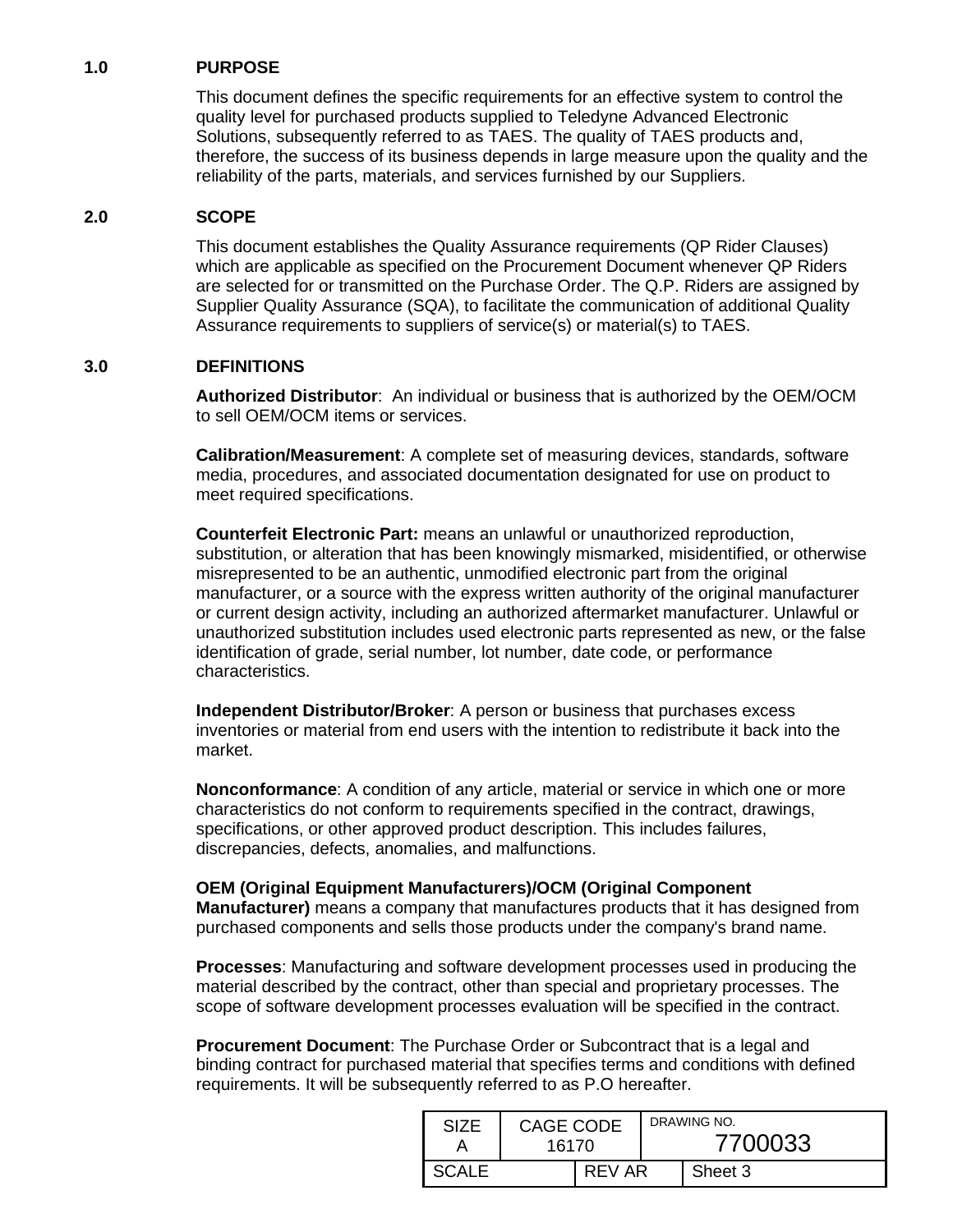**Product**: All TAES-purchased raw material, bulk material, parts, subassemblies, units, software, firmware, and service.

**Rework**: Used when an article can be made to conform to drawing requirements. Detailed instructions must be included or referenced.

**Repair**: Used when the nonconforming article, material or service can be corrected to a usable condition, although its condition will not be identical with drawing / specification requirements. The Vendor shall ensure that product which does not conform to product requirements is identified and controlled to prevent its unintended use or delivery. The controls and related responsibilities for dealing with nonconforming product shall be defined in a documented procedure. The Vendor's documented procedure shall define the responsibility for review and authority for the disposition of nonconforming product and the process for approving personnel making these decisions.

**Software Product**: A complete set of computer programs, software media, procedures, and associated documentation and data designated for delivery to a user.

**Software Service**: Performance of activities, work, or duties connected with a software product, such as its development, maintenance, and operation.

**Special Processes**: The processes of a chemical, metallurgical, bonding, printed circuit boards (PCB/PWB), biological, sonic, electronic, or radiographic nature that require, to an extent deemed significant, specialized equipment, procedures, personnel training, materials, and/or equipment and certification or calibration controls. Refer to "Special Process Supplier Quality Requirements" as invoked by specific P.O. quality clause provisions in the contract.

**The Government**: Shall mean U.S. Government.

**The Supplier/Seller**: Any source of product or service procured by TAES which is also the referenced as the Vendor.

**Vendor**: Refer to the definition of Supplier.

**Waiver**: A form used by the Supplier to request authorization from TAES to ship noncompliant product/material to TAES when TAES material review consideration is required. A waiver is used when the product/material cannot be made fully compliant through the standard rework process.

#### <span id="page-3-0"></span>**4.0 QUALITY PROVISIONS**

The Quality Program Provisions are incorporated herein as Attachment A, QP Riders. The General Quality Assurance requirements on Appendix A, paragraph 1 through 16 herein apply to all procurements. The following QP Riders are a requirement of the procurement when specified by the three -digit number designation (###), as applicable on the Procurement Document. Suppliers are required to adhere to the Quality Provision, unless otherwise directed by contract or written approval.

| SIZF  | CAGE CODE<br>16170 |        | DRAWING NO.<br>7700033 |  |  |
|-------|--------------------|--------|------------------------|--|--|
| SCALE |                    | REV AR | Sheet 4                |  |  |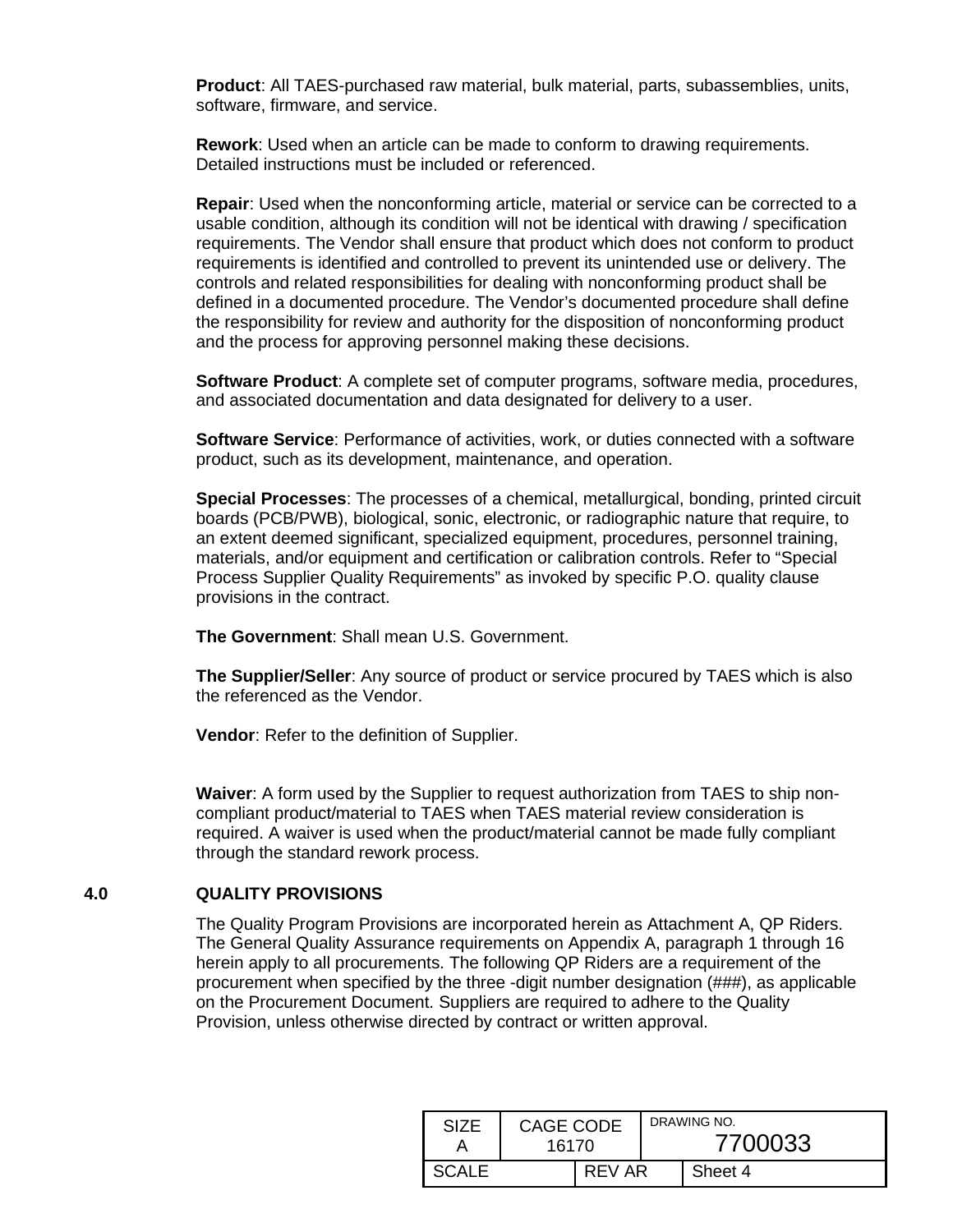## <span id="page-4-0"></span>**5.0 PROHIBITED METALS**

Depending on the product(s), service(s) or material(s) purchased the vendor shall assure they are free of Mercury (**Hg)**, Cadmium **(Cd)**, or Zinc **(Zn**). Some Suppliers will be required to complete and return a Material Free Certification and shall be completed as provided for by Quality Provision number 279 herein.

#### <span id="page-4-1"></span>**6.0 PURE TIN (Sn) FINISH PROHIBITION CERTIFICATION**

Depending on the product(s), services(s) or material(s) purchased, Suppliers will be required to complete and return a Pure Tin Finish Prohibition Certification in accordance with MIL-PRF-38534 Appendix E; paragraph. E.4.2.7.1 and shall be completed as provided for by Quality Provision number 280 herein.

#### <span id="page-4-2"></span>**7.0 VENDOR APPENDIX "A"**

Current revisions of this document shall be provided as an electronic copy or via the TAES website to all suppliers that TAES requests a quotation and/or at the time of PO placement.

| SIZF  | CAGE CODE<br>16170 |        | DRAWING NO.<br>7700033 |         |  |
|-------|--------------------|--------|------------------------|---------|--|
| SCALE |                    | REV AR |                        | Sheet 5 |  |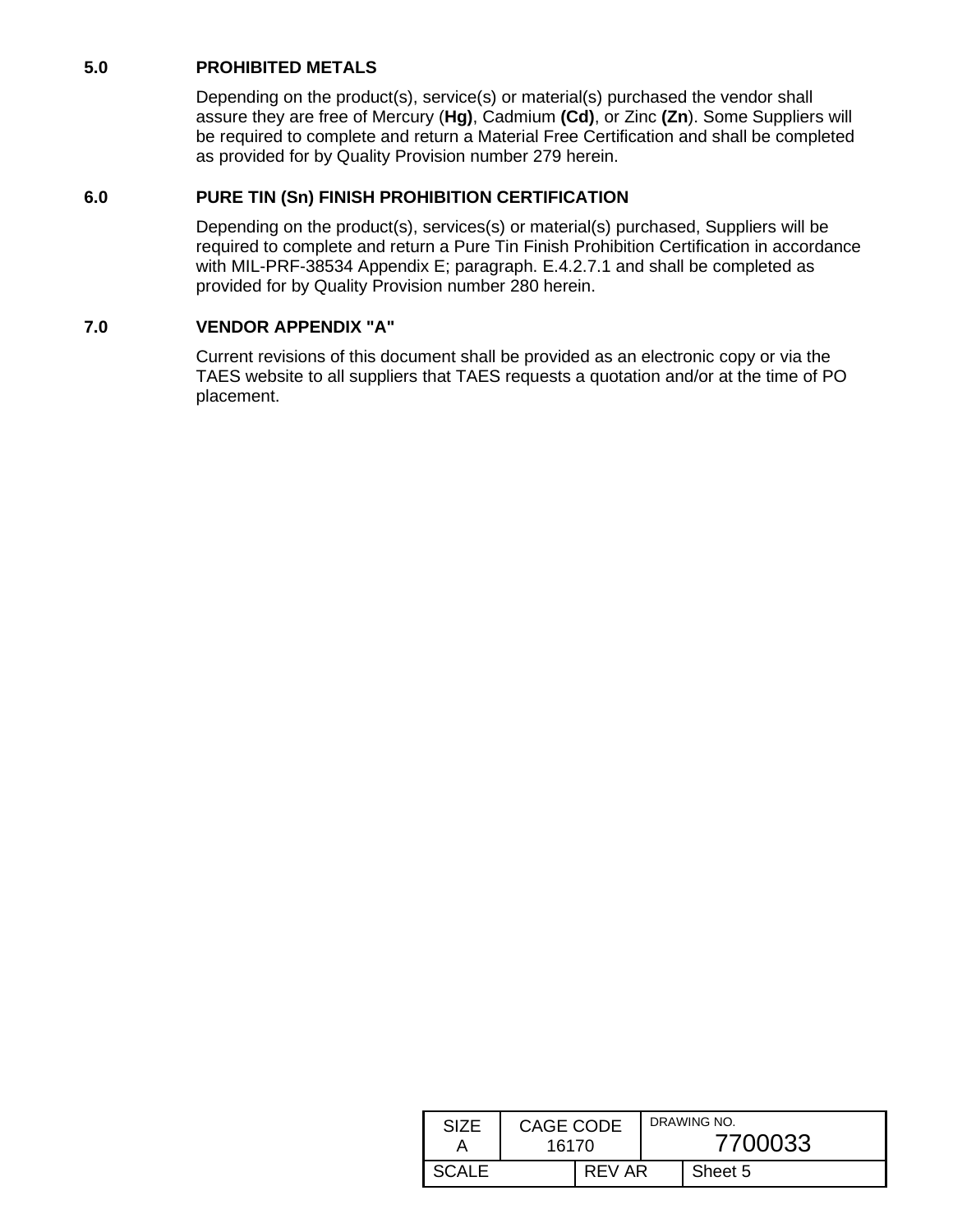<span id="page-5-0"></span>**APPENDIX A: QUALITY PROGRAM PROVISIONS**

| SIZF         | <b>CAGE CODE</b><br>16170 |  | DRAWING NO.<br>7700033 |  |  |
|--------------|---------------------------|--|------------------------|--|--|
| <b>SCALE</b> | REV AR                    |  | Sheet 6                |  |  |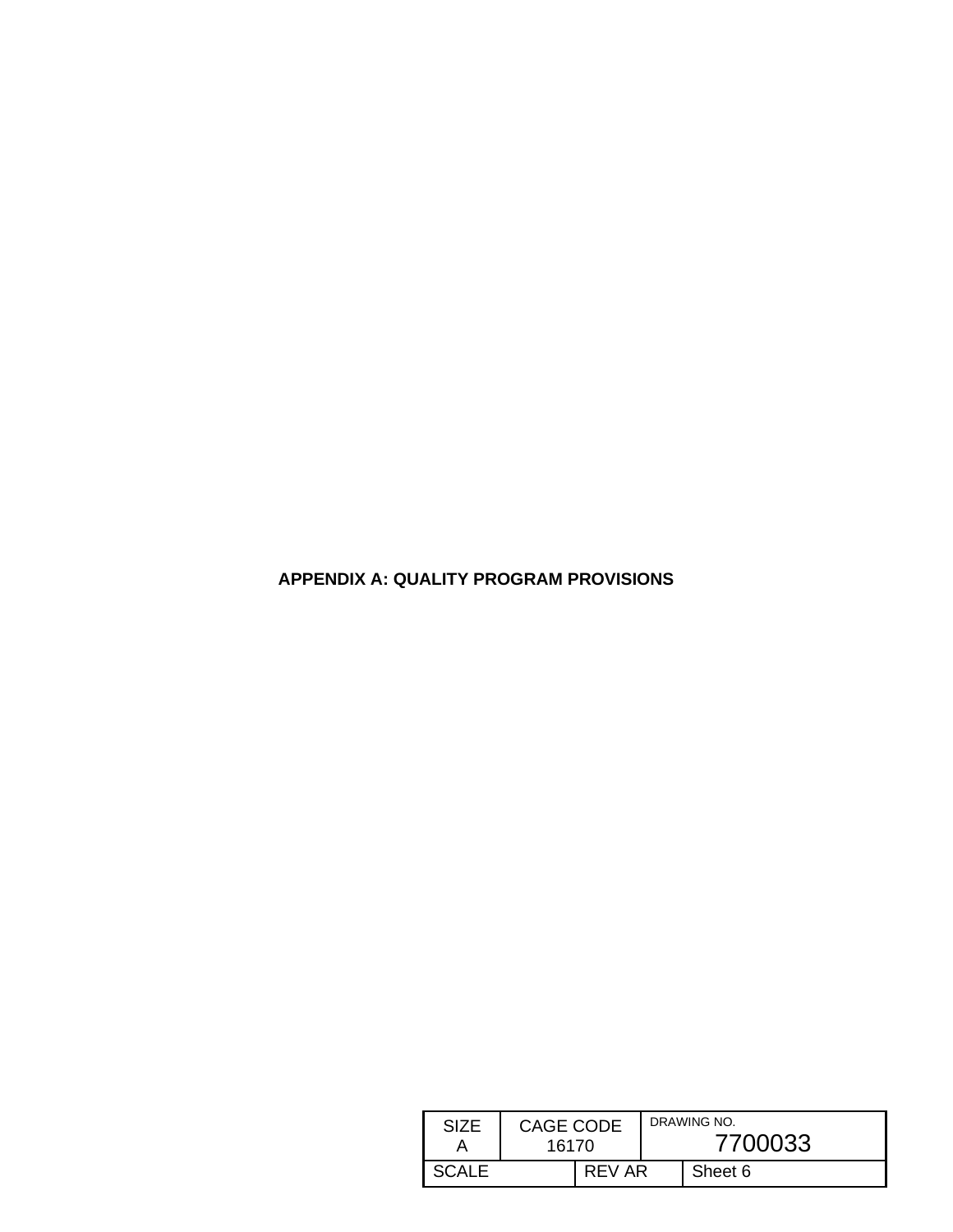#### <span id="page-6-0"></span>**QUALITY PROGRAM PROVISIONS (PURCHASE ORDER)**

THE INDICATED QUALITY PROGRAM PROVISIONS WILL BECOME AN INTEGRAL PART OF THE PURCHASE ORDER. THE APPLICABLE QUALITY PROGRAM PROVISIONS ARE LISTED BY NUMBER ON THE FIRST PAGE OF THE PURCHASE ORDER OR PURCHASE CHANGE ORDER IN THE AREA LABELED "QUALITY NOTES". THE ASSOCIATED TEXT FOR THE NUMBERS APPEARING IN THIS LINE IS DEFINED IN NUMERICAL SEQUENCE ON THE FOLLOWING PAGES OF THIS DOCUMENT.

### **APPLICABLE TO ALL PROCUREMENT**

#### **1. DOCUMENT REVISIONS**

Unless specifically noted, specifications and/or drawings referred to in the Purchase Order shall be the revision in affect as of the date of the Purchase Order acceptance.

**2.** All data, certificates, and correspondences shall be provided in English.

#### **3. NONCONFORMING MATERIAL**

The supplier is not authorized to perform Material Review Board (MRB) disposition of nonconforming material, with the intent of delivering such nonconforming materials without expressed written authorization from Teledyne's Buyer. Departures from drawings and specifications shall be approved by the Buyer prior to shipment. Supplier shall submit Form TF1359, 'Supplier Deviation Request' to the Buyer for processing at the Buyer's facility.

- **4.** When the requirements of this document conflicts with the requirements of other controlled documents referenced in the contract, the order of precedence will be as follows:
	- a. Purchase Order / Contract
	- b. Detail specification, statement of work, or drawing
	- c. Military or other agency quality specifications
	- d. This document (7700033)
	- e. Teledyne AES approved Action Directives

#### **5. SUPPLIER DEVIATION REQUEST**

Exceptions to the requirements as specified in this document must have written approval by TAES prior to the commencement of fabrication. Each Supplier will be requested to provide written acknowledgement and acceptance of the approved waiver(s) via use of TAES's Form TF1359, 'Supplier Deviation Request.' Approved Supplier Deviation Forms shall be included in all shipments to Teledyne.

| <b>SIZE</b> | CAGE CODE<br>16170 |        | DRAWING NO.<br>7700033 |         |  |
|-------------|--------------------|--------|------------------------|---------|--|
| SCALE       |                    | REV AR |                        | Sheet 7 |  |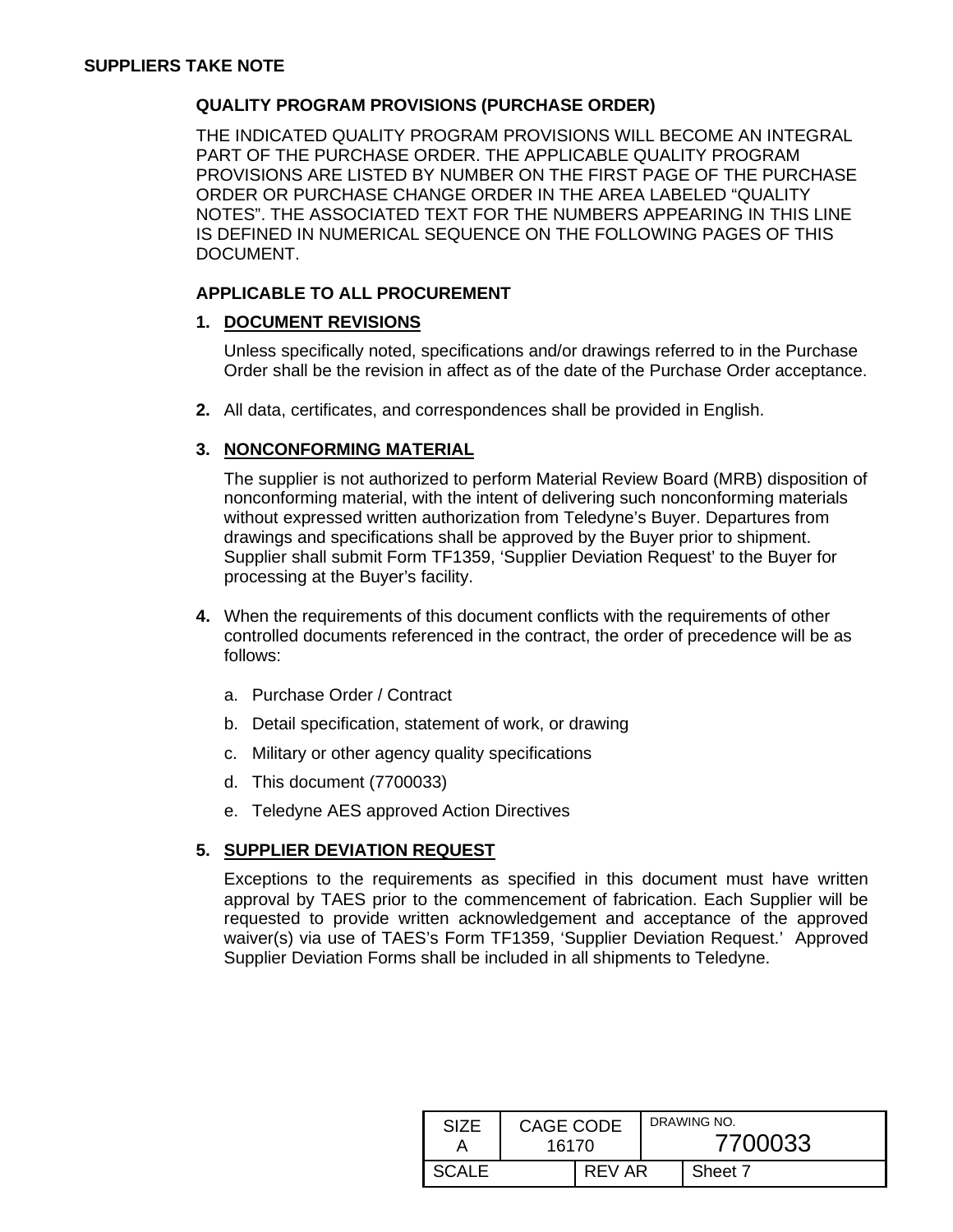### **6. COUNTERFEIT RISK MITIGATION**

The supplier shall have in place a **Counterfeit Risk Mitigation Plan** that conforms to 252.246-7007 "Contractor Counterfeit Electronic Part Detection and Avoidance System. The clause is available at [http://farsite.hill.af.mil.](http://farsite.hill.af.mil/) The Supplier shall flow down this criterion to its suppliers to avoid use of material purchased from unauthorized sources.

Seller shall maintain a counterfeit item risk mitigation process internally and with its suppliers in compliance with the requirements set forth within. Seller represents and certifies that any and all electrical, electronic, and electromechanical parts (hereinafter "Parts") supplied and delivered to Buyer by Seller under this purchase order are new and authentic and are not counterfeit and that the Parts have not been marked or remarked to disguise or falsely represent the identity of the manufacturer. Seller is not authorized to deliver any item procured from sources other than the Original Component Manufacturer (OCM), or their authorized distributors without prior written authorization from Buyer in writing. Seller shall demonstrate that parts are new and authentic by providing an unbroken supply chain trail from original manufacturer via original Certificate of Conformance (C of C). Use of Un-franchised parts is prohibited unless Buyer authorizes procurement in writing.

# **7. QUALITY MANAGEMENT SYSTEM**

The Seller's Quality Management System shall be in accordance with the current revision of AS9100 and / or ISO 9001. Certificates shall be provided as evidence. Distributors that do not have AS9100 / ISO9001 shall require certification from their Suppliers. Teledyne Quality Assurance reserves the right to conduct an audit and / or review / investigation on uncertified Suppliers. If Seller loses its registration status by third party, it shall notify Teledyne's Quality Assurance within three (3) days of receiving such notice.

# **8. ACCESS TO FACILITY**

Seller shall allow Access to Teledyne, its Customer, and any Regulatory authorities to all facilities involved in the order and to all applicable records. A formal Request of the visit will be coordinated in a timely manner for all parties.

# **9. RECORD RETENTION**

The Vendor and sub-tier suppliers shall maintain verifiable objective evidence of all inspections and test performed, results obtained and dispositions of non-conforming articles. These records shall be identified to associated articles, including heat and lot number of materials, unit or lot serialization and made available to Teledyne and/or Government Representatives upon request and shall be retained in a safe, accessible location for a period of five years after date of delivery unless otherwise defined by contract. All related documentation shall at a minimum be retained for seven (7) years for class "K/S" and five (5) years for class "H/B" and all other products. All retained data must be retrievable within seventy-two (72) hours when requested by Teledyne.

| SIZF    | <b>CAGE CODE</b><br>16170 |        | DRAWING NO.<br>7700033 |         |  |
|---------|---------------------------|--------|------------------------|---------|--|
| SCALE - |                           | REV AR |                        | Sheet 8 |  |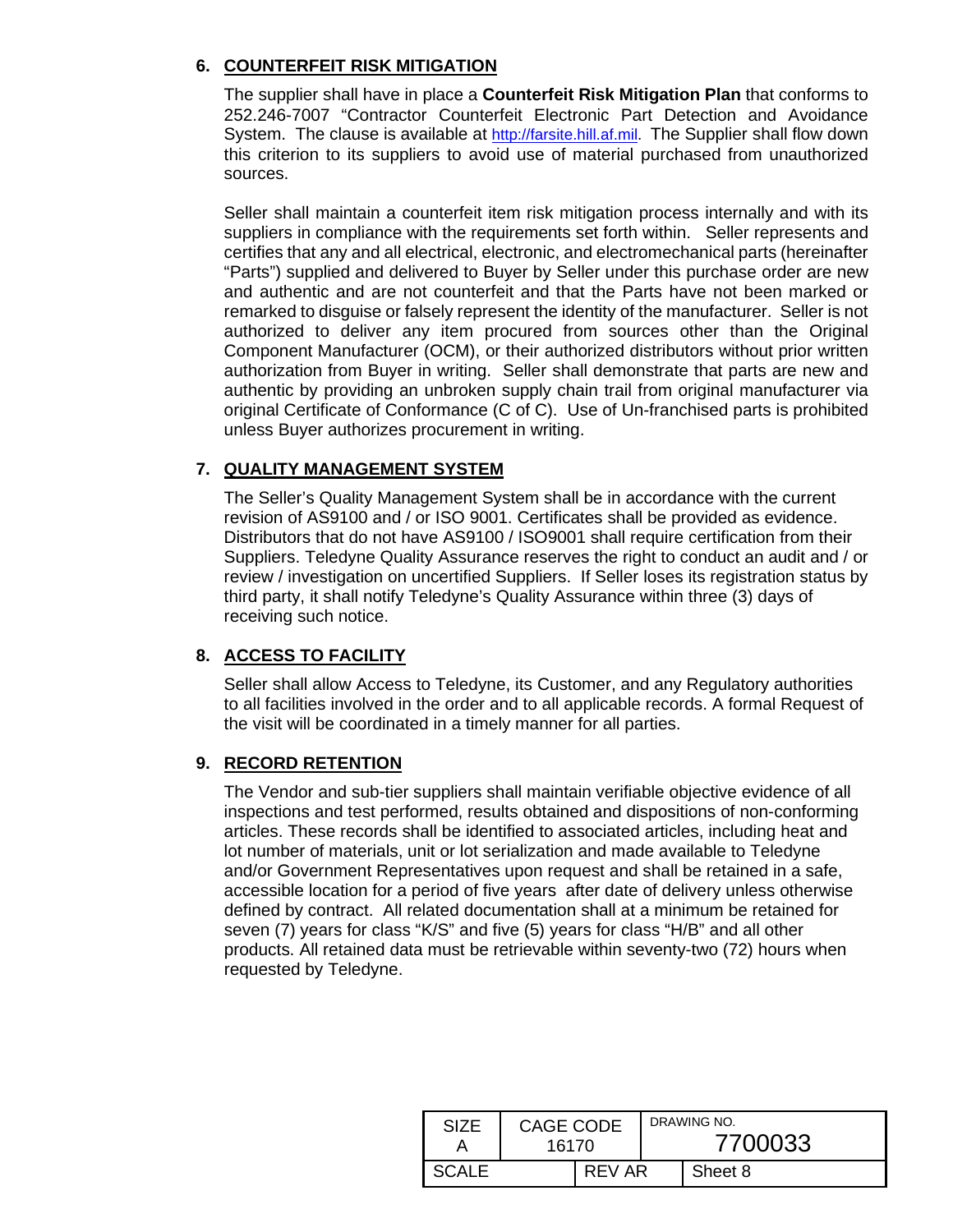### **10. SUPPLIER RATING SYSTEM**

Teledyne maintains a supplier performance rating system. Purchasing rates the Supplier performance in the areas of on-time delivery and quality. The target OTD rating is 90% and the target blended quality rating is 95. At the beginning of each month, Purchasing will generate a supplier performance report for the previous month for all suppliers.

KEY Suppliers, whose 12-month average rating in either of the performance areas identified above falls below the target, may be identified as a high-risk supplier for future program kick-offs and a risk mitigation plan created. Teledyne identifies KEY suppliers as those that represent the top 70% of the value of the spend dollars per month (and others identified as KEY suppliers by the Buyer/Planner team members). Non-KEY Supplier ratings will also be reviewed monthly to determine if any corrective action is necessary.

#### **11. RESPONSIBILITY FOR COMPLIANCE**

Supplier is fully responsible for ensuring compliance to all the requirements of the Purchase Order including referenced Section II Quality Rider Provisions listed herein as specified on the Purchase Order. Performance of inspection and test by Teledyne's representatives or Teledyne's Customer representatives at either the Buyer's or Seller's facility shall not relieve the Seller of responsibility to furnish items which conform to the requirements of the procurement document. Supplier shall control sub-tier procurements. Quality Riders included in the Teledyne Purchase Order and Customer requirements shall be flowed down to Supplier's sub-tier suppliers. Objective evidence of sub-tier control shall be available for review by Teledyne at reasonable requested times.

#### **12. SUPPLIER AWARENESS**

Supplier shall inform their employees and sub-tier suppliers of their contribution to product or service conformity and product safety. Suppliers are responsible for ensuring that all personnel are competent to perform work and be ethical in all actions.

### **13. FOREIGN OBJECT DAMAGE / ELIMINATION (FOD) CONTROL**

The Seller shall establish and maintain an effective Foreign Object Damage (FOD) Prevention Program to reduce FOD. NAS412 and AS9146 may be used as a guideline. The program shall utilize effective FOD prevention practices. The program shall be proportional to the sensitivity of the design of the product(s) to FOD, as well as, to the FOD generating potential of the manufacturing methods.

### **14. LIMITED CALENDAR (SHELF) LIFE MATERIAL**

The Vendor shall identify all age sensitive parts and/or materials, for example, items, package(s) or container(s) having characteristics susceptible to quality degradation with age, or is limited calendar shelf-life, with the manufacture date, manufacturer's recommended shelf life (or Teledyne specified shelf life).

Age sensitive items must be marked in such a manner as to indicate the date at which the critical life was initiated and when the useful life will be expended (i.e. shelf life expiration). The Vendor shall identify each item and each outer container with its storage temperature, special handling conditions, and hazard warnings. Materials must have more than 75% or greater than 6 months of shelf life available at the time of receipt by Teledyne.

| <b>SIZE</b>  | CAGE CODE<br>16170 |        | DRAWING NO.<br>7700033 |  |  |
|--------------|--------------------|--------|------------------------|--|--|
| <b>SCALE</b> |                    | REV AR | Sheet 9                |  |  |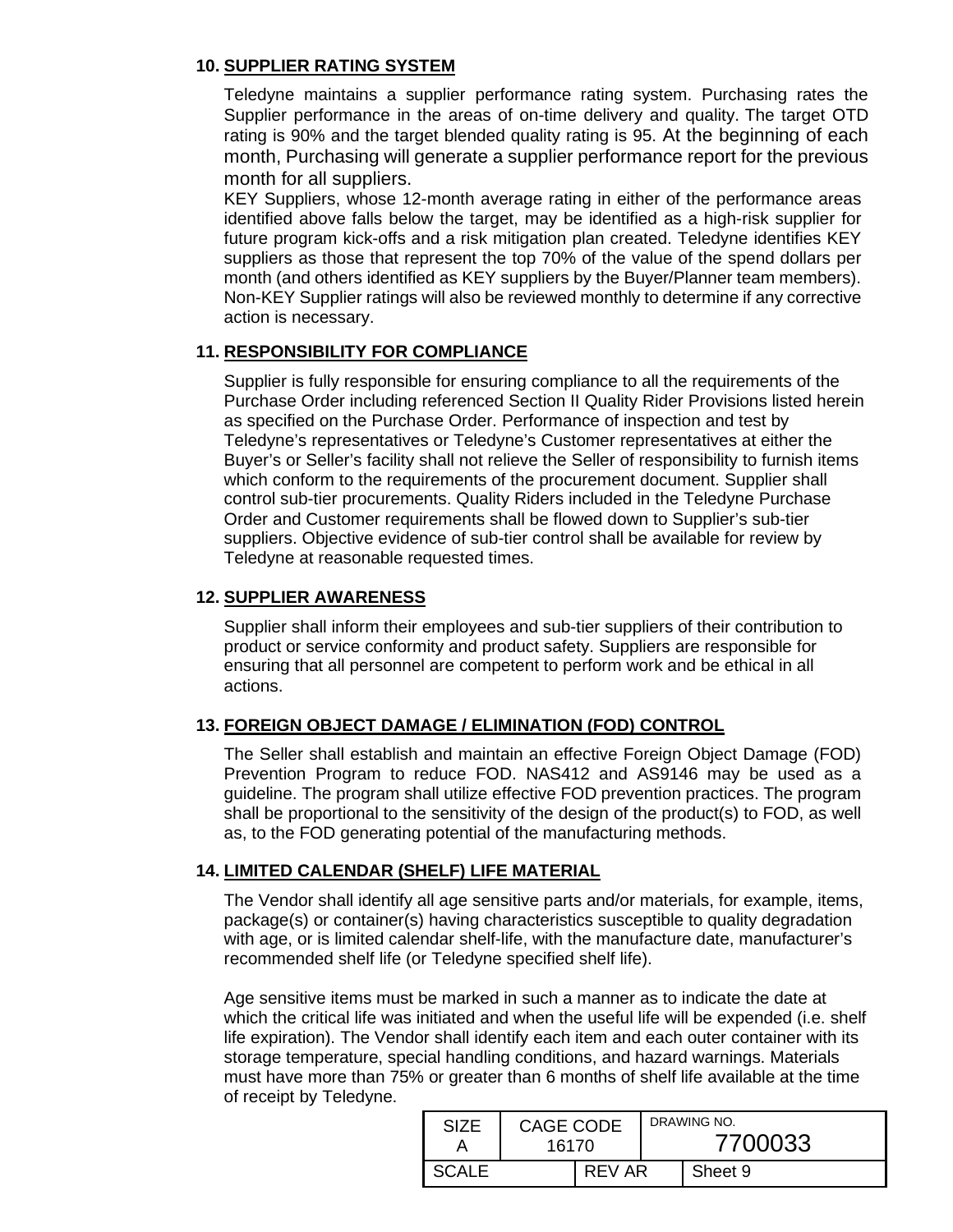# **15. CHANGE OF PRODUCT, PROCESS, OR FACILITIES**

Seller/Manufacturer shall not implement any major changes in design, materials, processes or control without prior submission to the Buyer for review and approval. Major changes shall be defined as any change affecting performance, quality, reliability, ESD class or interchangeability. The intent of this requirement is to ensure all material supplied under this order will be homogeneous and the performance, reliability, and quality of the material is not degraded. Changed items shall be clearly identified and in a manner different from the original items. Buyer shall be notified of any production/manufacturing change in facilities locations.

# **16. CERTIFICATE OF CALIBRATION**

The Supplier is responsible for the calibration, accuracy, validation, and maintenance of any equipment, tooling, or gages utilized by the Supplier to produce, inspect, or test articles to be delivered under this Purchase Order. The calibration system shall be in accordance with documented standards such as ISO 17025, MIL- STD-45662, ANSI/NCSL-Z-540, or ISO 10012-1. Traceability of such system shall be traceable to the National Institute of Standards and Technology (NIST).

Instrument, gage, tool, or equipment calibration reports must be provided to TAES when calibration service is being purchased from Supplier. Report must include:

- − Identification of the item calibrated.
- − Identification of the calibration standard and procedure employed.
- − Degree of non-conformance (percent out of tolerance) of the item when submitted for calibration.
- Results of inspection for damage or condition hazardous to the accuracy integrity of the item.
- − Results of calibration.
- − Name of the calibrating agency.
- − Identity of individuals performing calibration.
- − Certifying statement that the standard used for calibration bears evidence of current traceability to the National Institute of Standards and Traceability.
- − Date of calibration.
- Signature of a responsible representative of the calibrating agency.

| SI <sub>7</sub> F | CAGE CODE<br>16170 |        | DRAWING NO.<br>7700033 |          |  |
|-------------------|--------------------|--------|------------------------|----------|--|
| <b>SCALE</b>      |                    | REV AR |                        | Sheet 10 |  |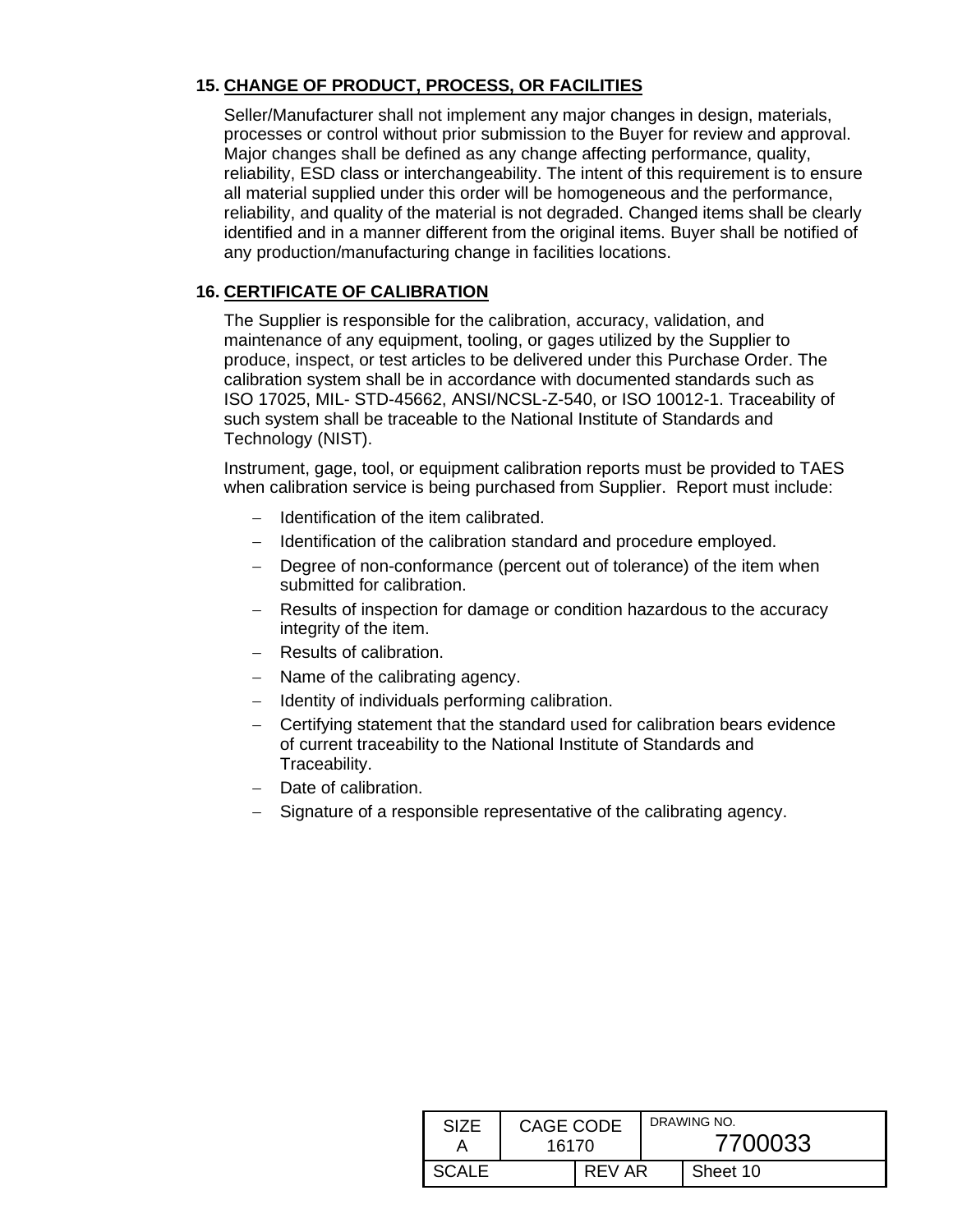### <span id="page-10-0"></span>**QUALITY PROVISIONS (Q.P Riders)**

### **105 ELECTROSTATIC DISCHARGE CONTROL**

The Vendor shall provide and maintain an Electro-Static Discharge (ESD) Protection Program and Packaging. The Vendor shall document and implement an ESD control program where parts must be properly handled, packaged and identified. As a minimum, MIL-STD-1686 or ANSI/ESD-S20.20 (latest version) shall be complied with. Packaging techniques Type I, or Type II barrier material or equivalent shall be used in device shipment. All goods will be placed in shielded or static-dissipative packages, tubes, carriers, conductive bags, etc., for shipment. The packaging must be clearly labeled to indicate that it contains electrostatic sensitive goods.

### **106 CUSTOMER DESIGNATED OR APPROVED SOURCES**

Supplier shall utilize only customer-designated sources or approved external providers including special processes.

#### **121 CERTIFIED SUPPLIER PROCUREMENT**

Teledyne's reduced incoming inspection programs. All items covered under this Purchase Order are to be processed by the supplier in accordance with the Supplier Certification Agreement on file. Certified suppliers are notified in writing that they are eligible for the Certification program and agreement shall be in place before "Certified" status is granted.

### **123 GOVERNMENT SURVEILLANCE-NASA AND MILITARY CONTRACTS**

The Government has the right to inspect any or all the work included in this order at the Supplier's Plant. During performance of this order, the supplier's Quality Control or Inspection System and Manufacturing Processes are subject to review, verification and analysis by authorized Government Representatives. Government release of product prior to shipment is not required unless you are otherwise notified.

### **130 TELEDYNE SOURCE INSPECTION**

Teledyne will perform In-Process or Final Source Inspection at a mutual agreed process. Notification of Source Inspection dates shall be made through Teledyne Purchasing and shall allow a minimum of three (3) working days for allocated travel for the Teledyne Quality Representative.

The Vendor shall furnish, at no cost to Teledyne, the necessary facilities, equipment, all applicable drawings, specifications, procedures, and statements of work, test software, and changes thereto; related inspection and/or test equipment, and such other information as may be required to satisfactorily perform the inspections and tests required under this Order.

Acceptance of the parts by Teledyne constitutes full acceptance and no further inspection is conducted at Teledyne. The Vendor shall obtain stamp or signature of the Teledyne Quality Assurance representative or designee on the shipping document prior to shipment of material. Failure to do this may result in rejection of material upon receipt at Teledyne.

| SIZF         | CAGE CODE<br>16170 |        |  | DRAWING NO.<br>7700033 |
|--------------|--------------------|--------|--|------------------------|
| <b>SCALE</b> |                    | REV AR |  | Sheet 11               |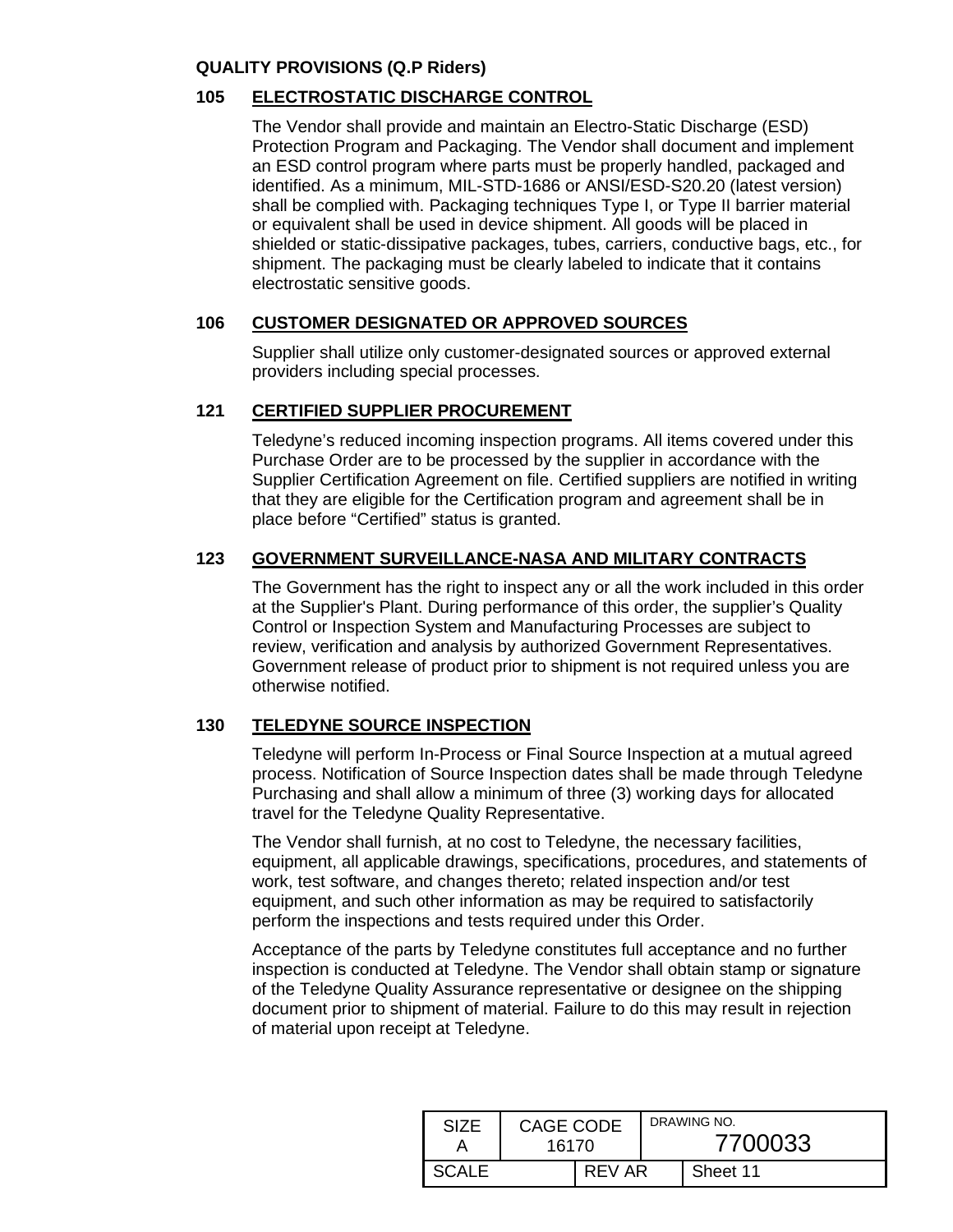# **132 FIRST ARTICLE**

The Vendor shall conduct a First Article for the product being purchased, and representative in every way of the product to follow. If the deliverable is an assembly, this inspection shall also include all of the piece parts that make up the assembly. The inspection records and data shall be per AS9102 and shall identify each characteristic and feature(s) required by design data, the allowable tolerance limits, and the actual dimension measured as objective evidence that each characteristic and feature has been inspected and accepted by the Vendor's quality and inspection function. First Article shall be effective for 24 months upon acceptance by a Teledyne Quality Assurance representative.

Prototype(s) shall not be submitted as a First Article. When testing is required, the parameters and results of the test shall be recorded in the same manner. The First Article Inspection Report must show evidence of acceptance by The Vendor's Quality Assurance Representative.

First Article Report shall be in accordance with AS9102 and contain, as a minimum, the following:

- (1) The Teledyne Purchase Order number.
- (2) The specification or drawing number, including the revision level to which the product was built.
- (3) The process traveler, tooling, etc. used in production with applicable revisions of record.
- (4) Measurements/data from all of the drawing dimensions and criteria shall be noted and identified. If the criteria is deemed not applicable, an entry of N/A will be recorded.
- (5) Test data for electrical or mechanical tests and criteria shall be noted and identified. If the criteria is deemed not applicable, an entry of N/A will be recorded.

One or more of the sub provisions (133, 134, 135 & 136) maybe applicable:

### **133 DELIVERY OF FIRST ARTICLE INSPECTION RECORDS**

The Vendor shall provide one (1) reproducible copy of the First Article records and First Article Records Report accompanied by variables data with the initial shipment.

### **134 RETENTION OF FIRST ARTICLE**

The Vendor shall retain the first article(s) as objective evidence and make available to TAES upon request. Disposal of first article is prohibited until authorized by TAES in writing.

### **135 DELIVERY OF FIRST ARTICLE**

The Vendor is required to deliver the first article to TAES for verification, as part of the Contract / Purchase Order, prior to the shipment of any balance of said Contract / Purchase Order, unless otherwise specified.

| <b>SIZE</b>  | CAGE CODE<br>16170 |        |  | DRAWING NO.<br>7700033 |
|--------------|--------------------|--------|--|------------------------|
| <b>SCALE</b> |                    | REV AR |  | Sheet 12               |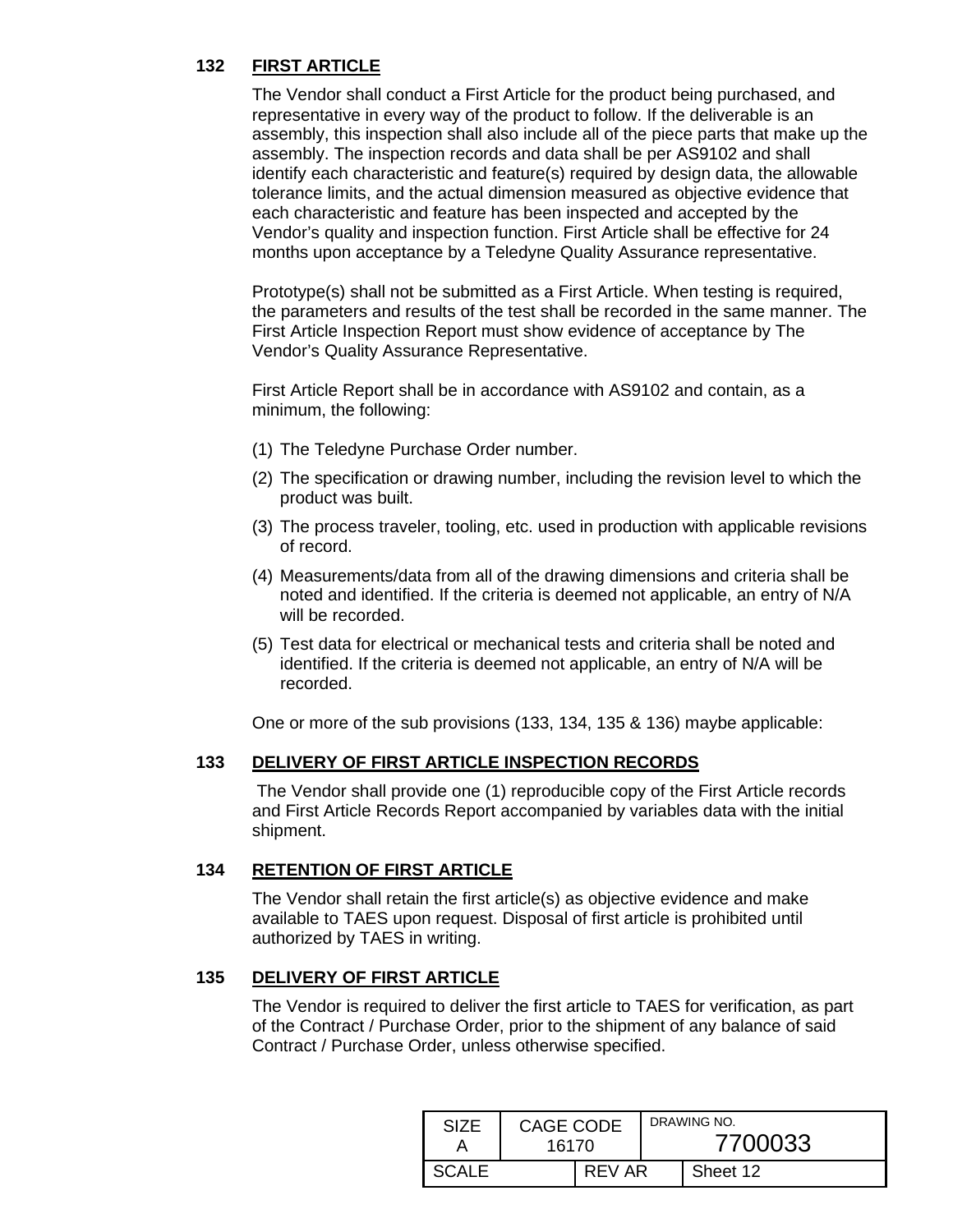### **136 SOURCE INSPECTION OF FIRST ARTICLE**

**Teledyne's** source inspection to witness the first article inspection, or specific details as specified in this Contract / Purchase Order.

## **145 TRACEABILITY**

The supplier (and their subcontractor) **are** required to control raw materials and parts at all times, to maintain traceability to the material certifications, test data, inspections and any processing performed. The supplier shall generate records that document clear, unquestionable traceability from S/N's to test data and inspections performed. Objective evidence of traceability control shall be on file and may be subject to Teledyne review and**/**or audit.

### **146 RAW MATERIAL**

Shall be identified by lot number.

# **147 MULTIPLE LOT TRACEABILITY**

All material fabricated/manufactured by the Vendor in one lot shall be identifiable to that lot. When the Vendor combines materials fabricated in two or more different lots to fulfill Purchase Order requirements, these materials shall be segregated and identifiable to the lots from which they were fabricated/manufactured.

### **148 CLASS K**

All material fabricated shall be homogenous material, subassemblies or chemical batches, and of the same manufacture lot.

### **149 SEMICONDUCTOR DICE**

Shall be identified by wafer lot number. A "wafer lot" is defined as a homogenous lot of device(s) which have been processed through all phases of wafer manufacturing together.

### **154 THE VENDOR'S CONTROLLED PRODUCTS**

The initial shipment on this Purchase Order shall be accompanied by one (1) legible and reproducible copy of applicable specifications, drawings, die geometry, and/or catalogs.

# **155. CHANGE OF PRODUCT, PROCESS, OR FACILITIES**

(This clause was moved to mandatory clause #15 on 10/04/2018, however, TAES is leaving it as 152 in order for the current P.O.s with this QP Rider on them to be accepted at Receiving Inspection.) Seller/Manufacturer shall not implement any major changes in design, materials, processes or control without prior submission to the Buyer for review and approval. Major changes shall be defined as any change affecting performance, quality, reliability, ESD class or interchangeability. The intent of this requirement is to ensure all material supplied under this order will be homogeneous and the performance, reliability, and quality of the material is not degraded. Changed items shall be clearly identified and in a manner different from the original items. Buyer shall be notified of any production/manufacturing change in facilities locations.

| SI7F         | <b>CAGE CODE</b><br>16170 |        |  | DRAWING NO.<br>7700033 |
|--------------|---------------------------|--------|--|------------------------|
| <b>SCALE</b> |                           | REV AR |  | Sheet 13               |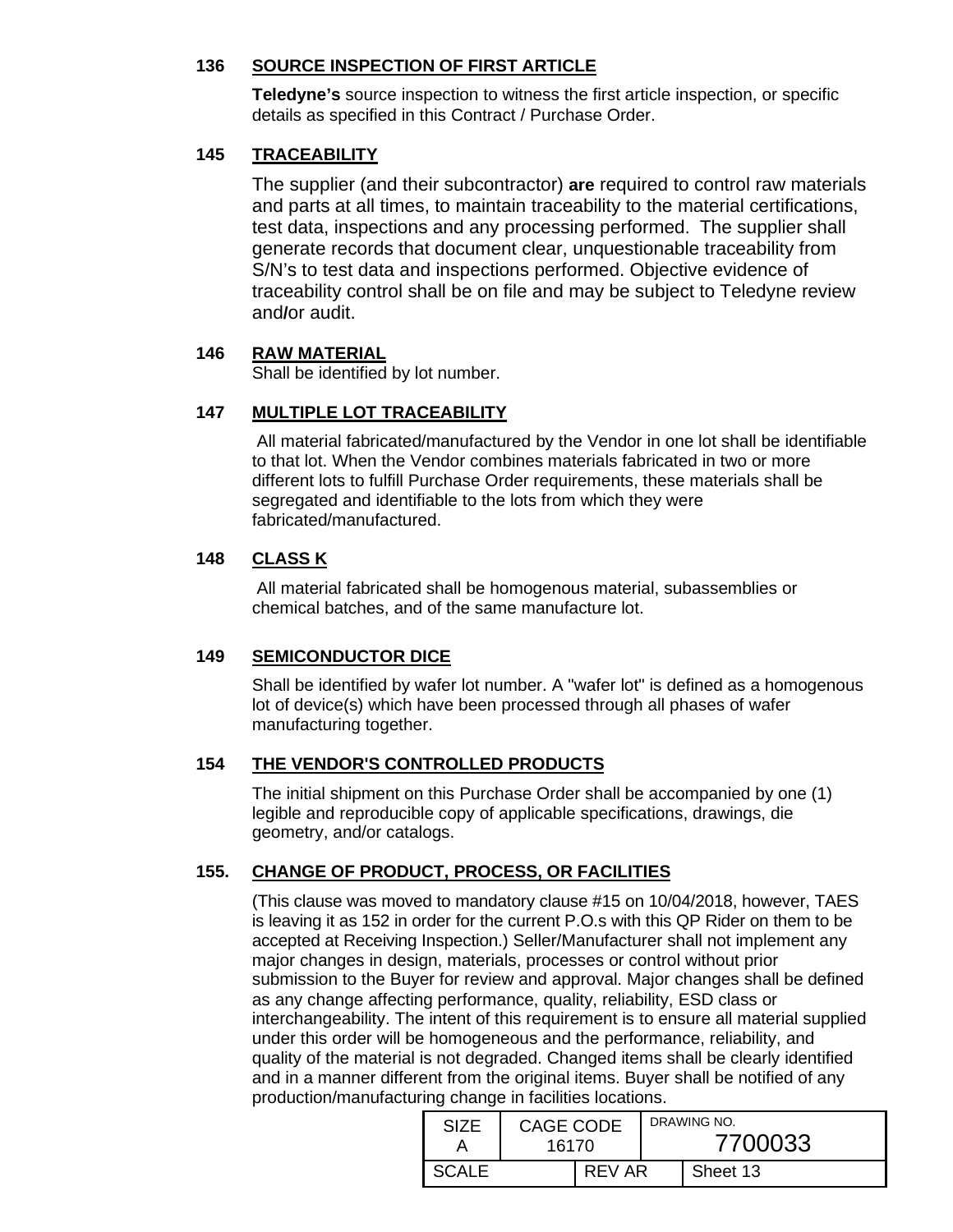### **156 CUSTOMER FURNISHED/PROCURED MATERIAL**

The Customer supplying material on this Purchase Order shall maintain all traceability and inspection records at their facility for the items shipped. Teledyne assumes that all material is 100% acceptable as received and does not conduct inspection of material at Receiving. If material is deemed unacceptable during manufacturing processing, that material shall be purged and returned to the Customer for replacement.

## **157 WIRE IDENTIFICATION**

The Vendor shall provide certification that each shipment of electrical wire or cable furnished under this contract conforms to the applicable specifications. For each lot or cable in each shipment, a certified test report or copy thereof shall be included with the packing sheet. The test report shall, at a minimum, include a record of the physical, chemical, or electrical (and in the case of RF cable, electronic) inspections and tests conducted to satisfy the acceptance requirements of applicable specifications, and shall include numerical results when applicable. For cable shipments, these requirements apply to both basic and finished cable. When the specification requires other inspection or test data to be reported, it shall be included in the test report.

Each package or spool of wire on this order must be legible and permanently identified with:

- (1) Teledyne Specification Number
- (2) Gauge/Size
- (3) Manufacturer
- (4) Manufacturer Lot/Melt Number
- (5) Manufacturer Date
- (6) Expiration Date
- (7) Length
- (8) Elongation
- (9) BL or Tensile Strength
- (10) Insulation Cure Date (as applicable)
- (11) Military Specification Number (if applicable).

| SIZF         | CAGE CODE<br>16170 |        |  | DRAWING NO.<br>7700033 |
|--------------|--------------------|--------|--|------------------------|
| <b>SCALE</b> |                    | RFV AR |  | Sheet 14               |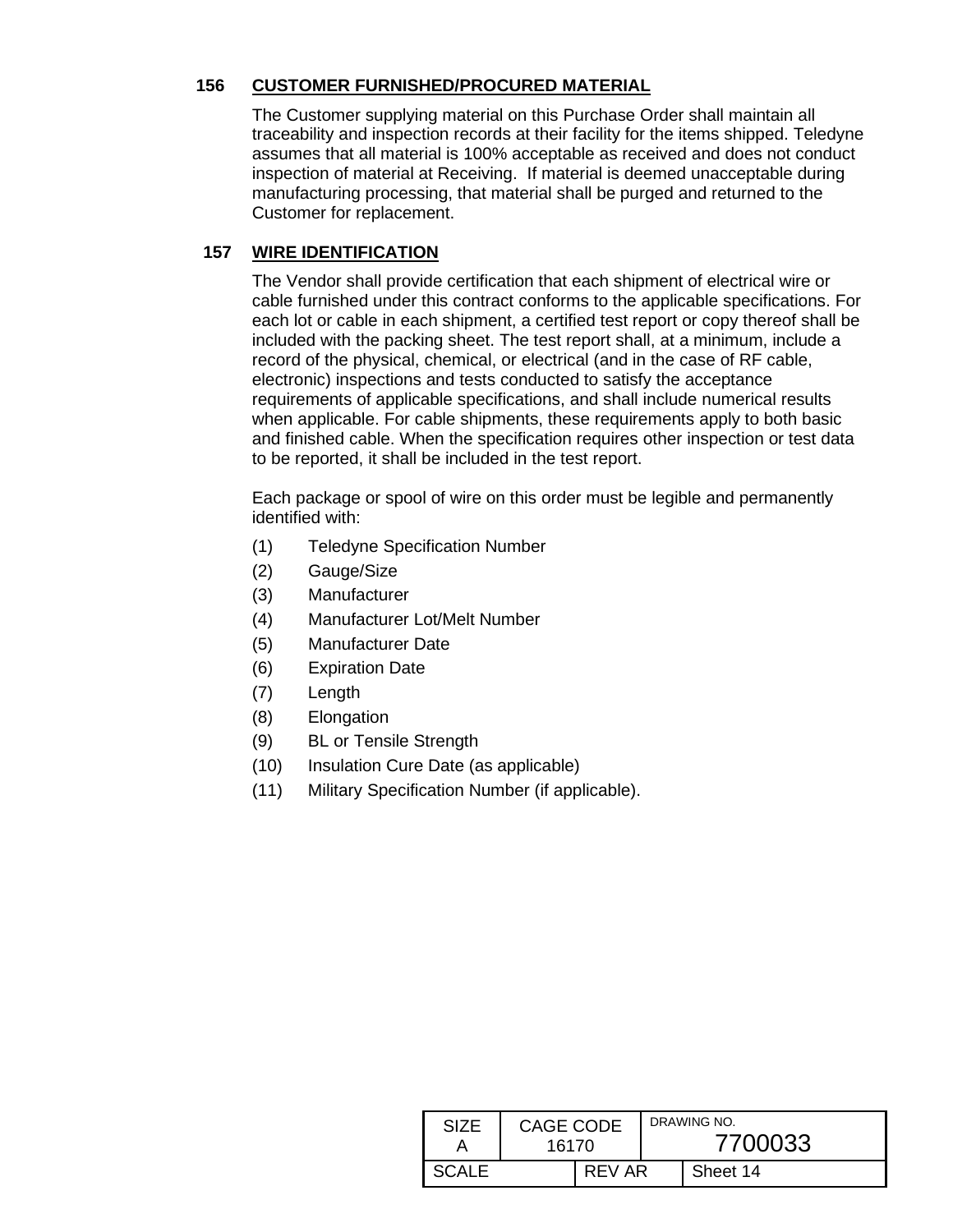### **158 SUPPLIER OTHER THAN THE MANUFACTURER, DISTRIBUTOR**

The Vendor or Seller other than the manufacturer, shall be otherwise be known as a Distributor. The Distributor shall provide along with their C of C all copies of C of C's that show clear and traceable path of procurement back to the OEM/OCM. All C of C's supplied shall identify the manufacturer and location of manufacture of each item furnished under the procurement. The Distributor shall provide along with their lot identification and C of C, the Original Component Manufacturer's/Original Equipment Manufacturer (OCM/OEM) part number, lot identification and (OCM/OEM) C of C, as well as any sub tier sources they procured material from. Component(s) or part(s) may be purchased through distribution with the understanding that the supplier is an authorized or franchised agent for the manufacturer, and that all contractual requirements have been met. It is the Distribution Agent's responsibility to assure the current status of the manufacturer with regard to inclusion on the current approved vendor list (as required).

#### **220 REPORTS**

Each shipment shall be accompanied by one (1) legible and reproducible copy of a report that provides objective evidence that tests are performed in accordance with the specification, element evaluation or Purchase Order requirement. Reports shall be identifiable to the material, product or service submitted. If applicable, the supplier shall identify any prior delivered lots that have previously passed Element Evaluation, i.e. Pre-qualified lots with a trace number, on the Certificate of Compliance. Reports must contain the signature of and title of an authorized representative of the agency performing the tests and must assure conformance to specification requirements. Upon request by Teledyne's buyer, the supplier shall provide the build history/traveler associated with the delivered material, product or service.

| <b>SIZE</b>  | <b>CAGE CODE</b><br>16170 |        | DRAWING NO.<br>7700033 |          |  |
|--------------|---------------------------|--------|------------------------|----------|--|
| <b>SCALE</b> |                           | REV AR |                        | Sheet 15 |  |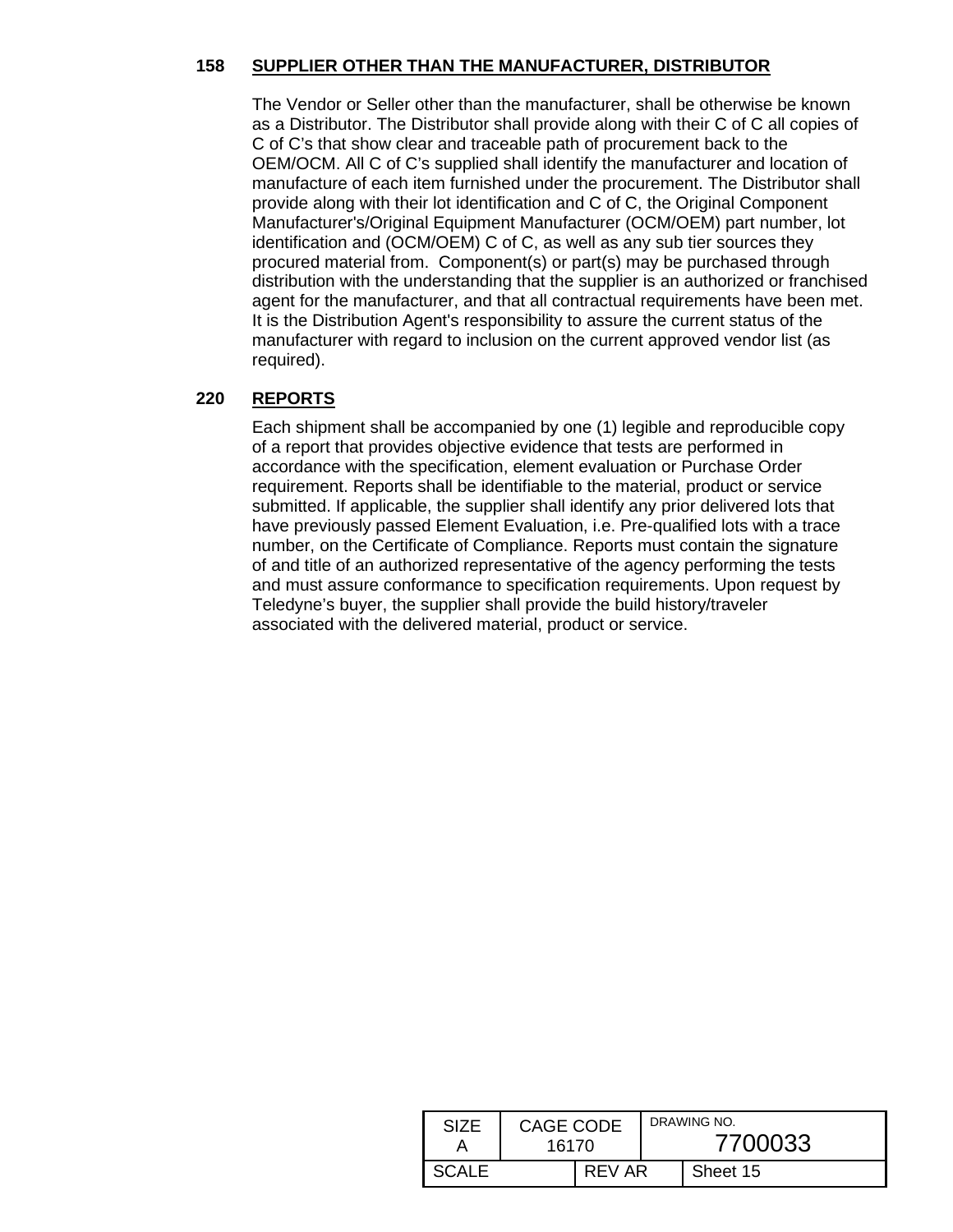## **221 CERTIFICATE OF CALIBRATION**

(This clause was moved to mandatory clause #16 on 10/04/2018, however, TAES is leaving it as 221 in order for the current P.O.s with this QP Rider on them to be accepted at Receiving Inspection.) The Supplier is responsible for the calibration, accuracy, validation, and maintenance of any equipment, tooling, or gages utilized by the Supplier to produce, inspect, or test articles to be delivered under this Purchase Order. The calibration system shall be in accordance with documented standards such as ISO 17025, MIL- STD-45662A, ANSI/NCSL-Z-540-1, or ISO 10012-1. Traceability of such system shall be traceable to the National Institute of Standards and Technology (NIST).

Instrument, gage, tool, or equipment calibration reports must be provided. Report must include:

- − Identification of the item calibrated.
- − Identification of the calibration standard and procedure employed.
- − Degree of non-conformance (percent out of tolerance) of the item when submitted for calibration.
- − Results of inspection for damage or condition hazardous to the accuracy integrity of the item.
- − Results of calibration.
- − Name of the calibrating agency.
- − Identity of individuals performing calibration.
- − Certifying statement that the standard used for calibration bears evidence of current traceability to the National Institute of Standards and Traceability.
- − Date of calibration.
- − Signature of a responsible representative of the calibrating agency.

| <b>SIZE</b>  | <b>CAGE CODE</b><br>16170 |        |  | DRAWING NO.<br>7700033 |
|--------------|---------------------------|--------|--|------------------------|
| <b>SCALE</b> |                           | REV AR |  | Sheet 16               |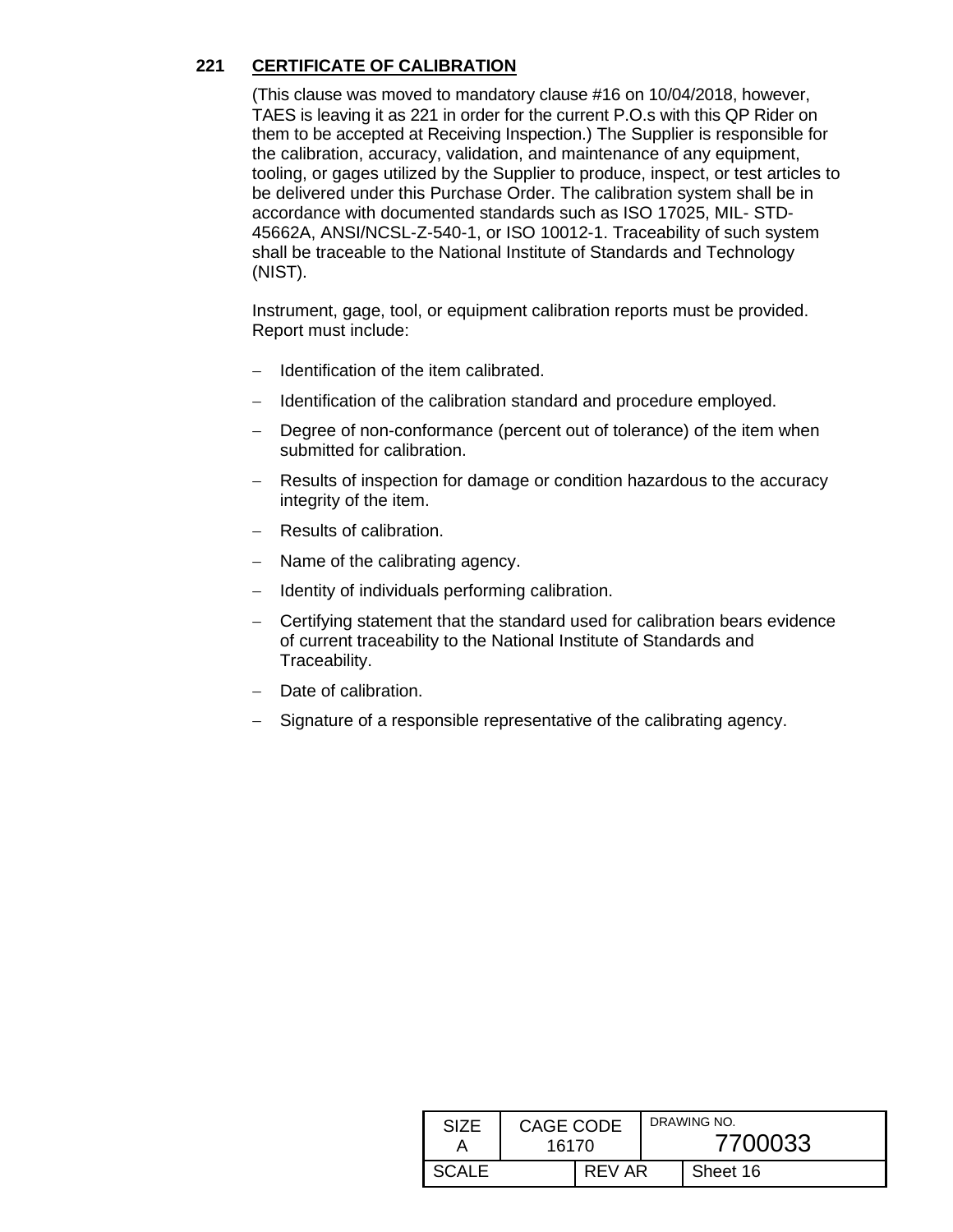#### **230 Element Evaluation Class "H" Component Attach (epoxy)**

The vendor shall perform element evaluation in accordance with MIL-PRF-38534 (Class "H" requirements only).

When performing the element evaluation, the attachment method for the component shall be conductive epoxy.

#### **Note: When wire bond evaluation (Subgroup 5 testing) is required, 1 mil gold wire shall be used for the interconnection.**

<span id="page-16-0"></span>

| Table I. Element evaluation summary (MIL-PRF-38534) |           |                                 |  |  |  |  |
|-----------------------------------------------------|-----------|---------------------------------|--|--|--|--|
| <b>Element</b>                                      | Paragraph | <b>MIL-PRF-38534</b>            |  |  |  |  |
| Microcircuit and Semiconductor Dice                 | C.3.3     | Table C-II & C-II-1             |  |  |  |  |
| <b>Passive Elements</b>                             | C.3.4     | Table C-III, C-III-1 to C-III-4 |  |  |  |  |
| Surface Acoustic Wave (SAW)<br><b>Elements</b>      | C.3.5     | Table C-IV                      |  |  |  |  |
| <b>Substrate Evaluation</b>                         | C.3.7     | Table C-V                       |  |  |  |  |
| Package Evaluation                                  | C.3.8     | Table C-VI                      |  |  |  |  |
| Integral Substrate/Package Evaluation               | C.3.9     | Table C-VII                     |  |  |  |  |
| <b>Polymeric Material Evaluation</b>                | C.3.10    | MIL-STD-883; T/M 5011           |  |  |  |  |

The vendor shall submit one (1) legible and reproducible copy of the element evaluation results which shall include (as applicable):

- $\checkmark$  Element Evaluation traveler or similar document indicating that all required steps have been completed and accepted,
- $\checkmark$  Actual read and record electrical test results,
- $\checkmark$  Actual bond pull results,
- $\checkmark$  Actual die shear results, and
- $\checkmark$  C of C with statement indicating 100% electrical test and visual inspection has been performed.

**NOTE: 100% electrical testing may be performed at the wafer level.**

**For active devices - Sample will consist of at least ten die from each wafer lot.**

| SIZF  | CAGE CODE<br>16170 |        | DRAWING NO.<br>7700033 |          |  |
|-------|--------------------|--------|------------------------|----------|--|
| SCALE |                    | REV AR |                        | Sheet 17 |  |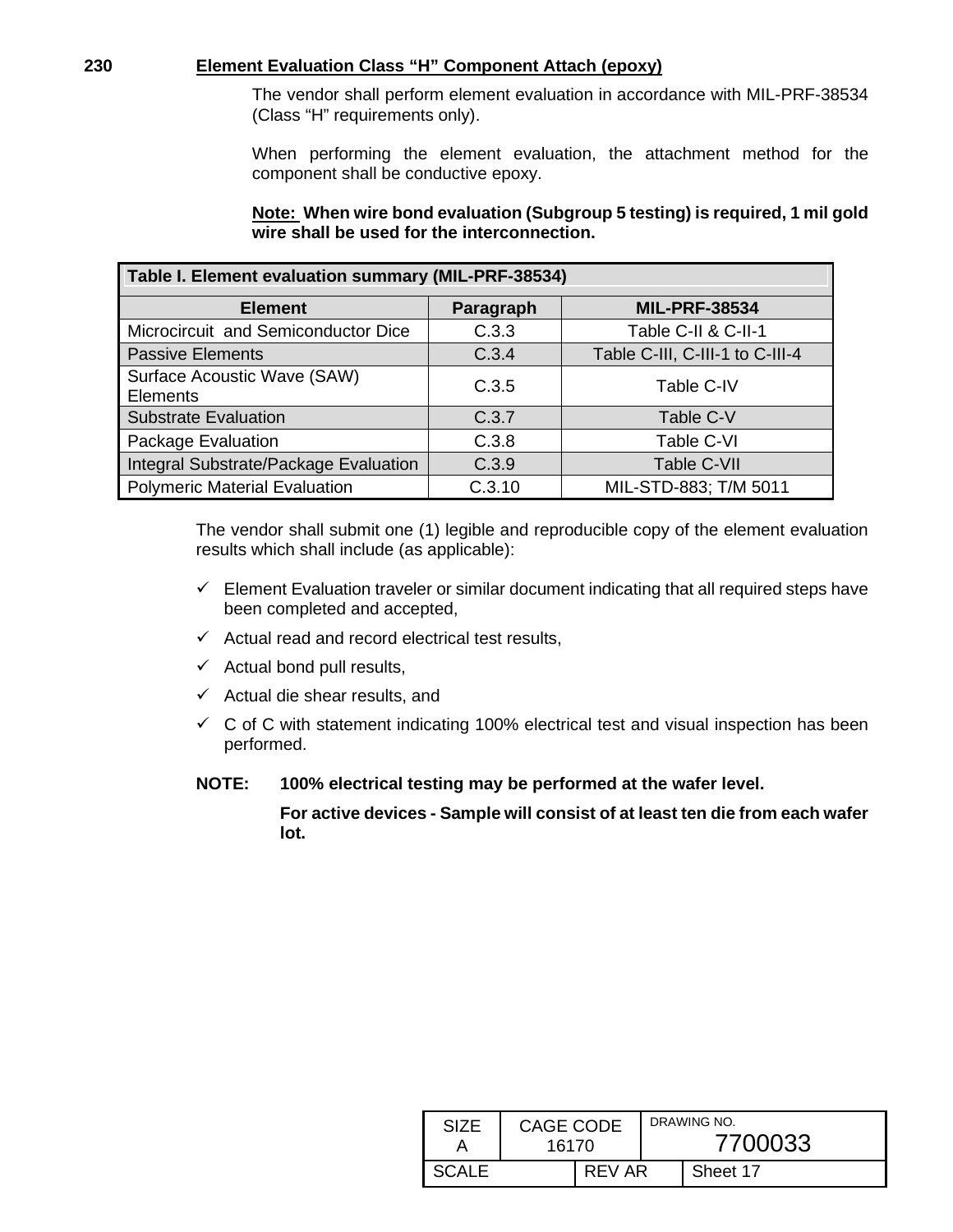### **231 Element Evaluation Class "K" Component Attach (epoxy)**

The vendor shall perform element evaluation in accordance with MIL-PRF-38534 (Class "K" requirements only).

When performing the element evaluation, the attachment method for the component shall be conductive epoxy.

| Note: When wire bond evaluation (Subgroup 5 testing) is required, 1 mil |  |  |
|-------------------------------------------------------------------------|--|--|
| gold wire shall be used for the interconnection.                        |  |  |

<span id="page-17-0"></span>

| Table I. Element evaluation summary (MIL-PRF-38534) |           |                                 |  |  |  |  |
|-----------------------------------------------------|-----------|---------------------------------|--|--|--|--|
| <b>Element</b>                                      | Paragraph | MIL-STD-883                     |  |  |  |  |
| Microcircuit and Semiconductor Dice                 | C.3.3     | Table C-II & C-II-1             |  |  |  |  |
| <b>Passive Elements</b>                             | C.3.4     | Table C-III, C-III-1 to C-III-4 |  |  |  |  |
| Surface Acoustic Wave (SAW) Elements                | C.3.5     | Table C-IV                      |  |  |  |  |
| <b>Substrate Evaluation</b>                         | C.3.7     | Table C-V                       |  |  |  |  |
| <b>Package Evaluation</b>                           | C.3.8     | Table C-VI                      |  |  |  |  |
| Integral Substrate/Package Evaluation               | C.3.9     | Table C-VII                     |  |  |  |  |
| <b>Polymeric Material Evaluation</b>                | C.3.10    | MIL-STD-883; T/M 5011           |  |  |  |  |

The vendor shall submit one (1) legible and reproducible copy of the element evaluation results which shall include (as applicable):

- $\checkmark$  Element Evaluation traveler or similar document indicating that all required steps have been completed and accepted,
- $\checkmark$  Actual read and record electrical test results (Room, Cold, Hot),
	- Interim electrical.
	- Post burn-in,
	- Final electrical
- $\checkmark$  Evidence of burn-in (240 Hours)
- $\checkmark$  Evidence of steady state life test (1000 hours),
- $\checkmark$  Actual bond pull results,
- $\checkmark$  Actual die shear results,
- $\checkmark$  Actual SEM analysis results, and
- $\checkmark$  C of C with statement indicating 100% electrical test and visual inspection has been performed.

### **NOTE: 100% electrical test may be performed at the wafer level.**

**For active devices - Sample will consist of three die from each wafer and a total of at least ten die from each wafer lot. If one wafer is evaluated, then ten die shall be tested. If ten wafers are evaluated, then 30 die (three die from each wafer) shall be tested.**

| SIZE  | CAGE CODE<br>16170 |        |  | DRAWING NO.<br>7700033 |
|-------|--------------------|--------|--|------------------------|
| SCALE |                    | REV AR |  | Sheet 18               |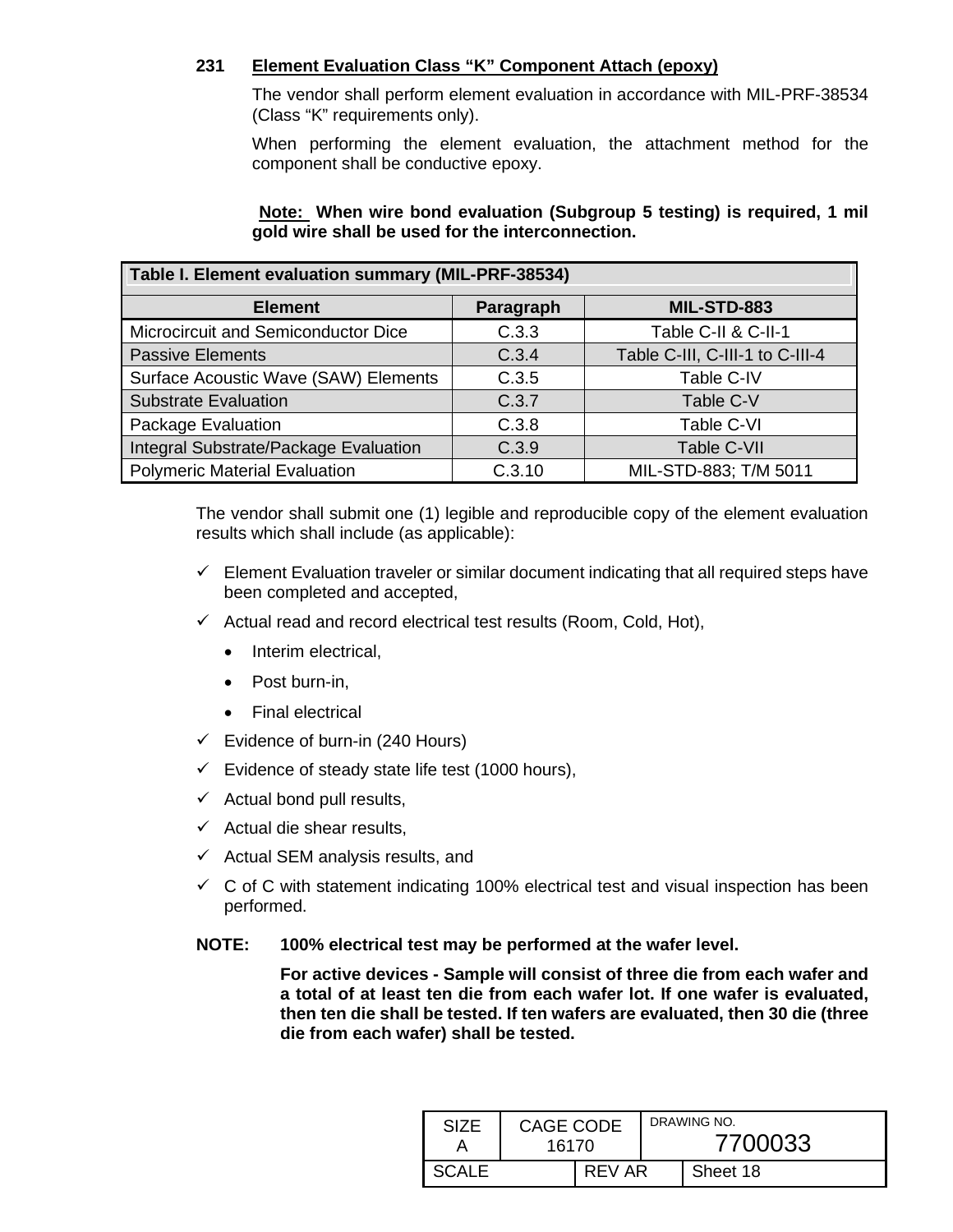#### **232 Element Evaluation Class "H" Component Attach (EUTECTIC)**

The vendor shall perform element evaluation in accordance with MIL-PRF-38534 (Class "H" requirements only). When performing the element evaluation, the attachment method for the component shall be eutectic attach.

#### **Note: When wire bond evaluation (Subgroup 5 testing) is required, 1 mil gold wire shall be used for the interconnection.**

<span id="page-18-0"></span>

| Table I. Element evaluation summary (MIL-PRF-38534) |           |                                 |  |  |  |  |
|-----------------------------------------------------|-----------|---------------------------------|--|--|--|--|
| <b>Element</b>                                      | Paragraph | MIL-STD-883                     |  |  |  |  |
| Microcircuit and Semiconductor Dice                 | C.3.3     | Table C-II & C-II-1             |  |  |  |  |
| <b>Passive Elements</b>                             | C.3.4     | Table C-III, C-III-1 to C-III-4 |  |  |  |  |
| Surface Acoustic Wave (SAW)<br><b>Elements</b>      | C.3.5     | Table C-IV                      |  |  |  |  |
| <b>Substrate Evaluation</b>                         | C.3.7     | Table C-V                       |  |  |  |  |
| Package Evaluation                                  | C.3.8     | Table C-VI                      |  |  |  |  |
| Integral Substrate/Package Evaluation               | C.3.9     | Table C-VII                     |  |  |  |  |
| <b>Polymeric Material Evaluation</b>                | C.3.10    | MIL-STD-883; T/M 5011           |  |  |  |  |

The vendor shall submit one (1) legible and reproducible copy of the element evaluation results which shall include (as applicable):

- $\checkmark$  Element Evaluation traveler or similar document indicating that all required steps have been completed and accepted,
- $\checkmark$  Actual read and record electrical test results,
- $\checkmark$  Actual bond pull results,
- $\checkmark$  Actual die shear results, and
- $\checkmark$  C of C with statement indicating 100% electrical test and visual inspection has been performed.

### **NOTE: 100% electrical test may be performed at the wafer level.**

**For active devices - Sample will consist of at least ten die from each wafer lot.**

| SIZF  | CAGE CODE<br>16170 |        | DRAWING NO.<br>7700033 |          |
|-------|--------------------|--------|------------------------|----------|
| SCALE |                    | REV AR |                        | Sheet 19 |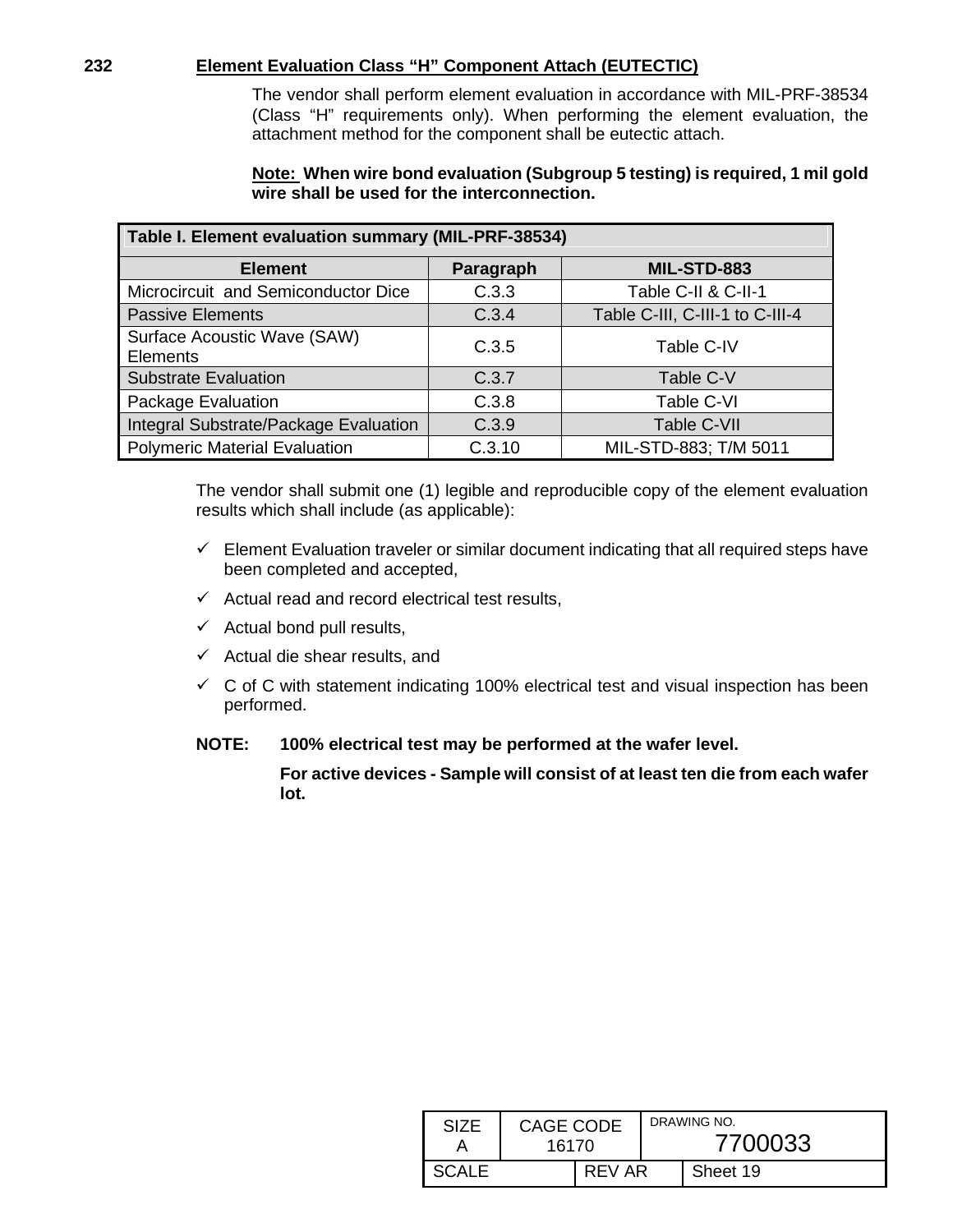### **233 Element Evaluation Class "K" Component Attach (EUTECTIC)**

The vendor shall perform element evaluation in accordance with MIL-PRF-38534 (Class "K" requirements only). When performing the element evaluation, the attachment method of the component shall be eutectic attach.

## **Note: When wire bond evaluation (Subgroup 5 testing) is required, 1 mil gold wire shall be used for the interconnection.**

<span id="page-19-0"></span>

| Table I. Element evaluation summary (MIL-PRF-38534) |           |                                 |  |  |  |  |  |
|-----------------------------------------------------|-----------|---------------------------------|--|--|--|--|--|
| <b>Element</b>                                      | Paragraph | <b>MIL-STD-883</b>              |  |  |  |  |  |
| Microcircuit and Semiconductor Dice                 | C.3.3     | Table C-II & C-II-1             |  |  |  |  |  |
| <b>Passive Elements</b>                             | C.3.4     | Table C-III, C-III-1 to C-III-4 |  |  |  |  |  |
| Surface Acoustic Wave (SAW) Elements                | C.3.5     | Table C-IV                      |  |  |  |  |  |
| <b>Substrate Evaluation</b>                         | C.3.7     | Table C-V                       |  |  |  |  |  |
| <b>Package Evaluation</b>                           | C.3.8     | Table C-VI                      |  |  |  |  |  |
| Integral Substrate/Package Evaluation               | C.3.9     | Table C-VII                     |  |  |  |  |  |
| Polymeric Material Evaluation                       | C.3.10    | MIL-STD-883; T/M 5011           |  |  |  |  |  |

The vendor shall submit one (1) legible and reproducible copy of the element evaluation results which shall include (as applicable):

- $\checkmark$  Element Evaluation traveler or similar document indicating that all required steps have been completed and accepted,
- $\checkmark$  Actual read and record electrical test results (Room, Cold, Hot),
	- Interim electrical,
	- Post burn-in,
	- Final electrical
- $\checkmark$  Evidence of burn-in (240 Hours)
- $\checkmark$  Evidence of steady state life test (1000 hours),
- $\checkmark$  Actual bond pull results,
- $\checkmark$  Actual die shear results,
- $\checkmark$  Actual SEM analysis results, and
- $\checkmark$  C of C with statement indicating 100% electrical test and visual inspection has been performed.
- **NOTE: 100% electrical test may be performed at the wafer level.**

**For active devices - Sample will consist of three die from each wafer and a total of at least ten die from each wafer lot. If one wafer is evaluated, then ten die shall be tested. If ten wafers are evaluated, then 30 die (three die from each wafer) shall be tested.**

| SIZF   | CAGE CODE<br>16170 |        |  | DRAWING NO.<br>7700033 |
|--------|--------------------|--------|--|------------------------|
| -SCALE |                    | REV AR |  | Sheet 20               |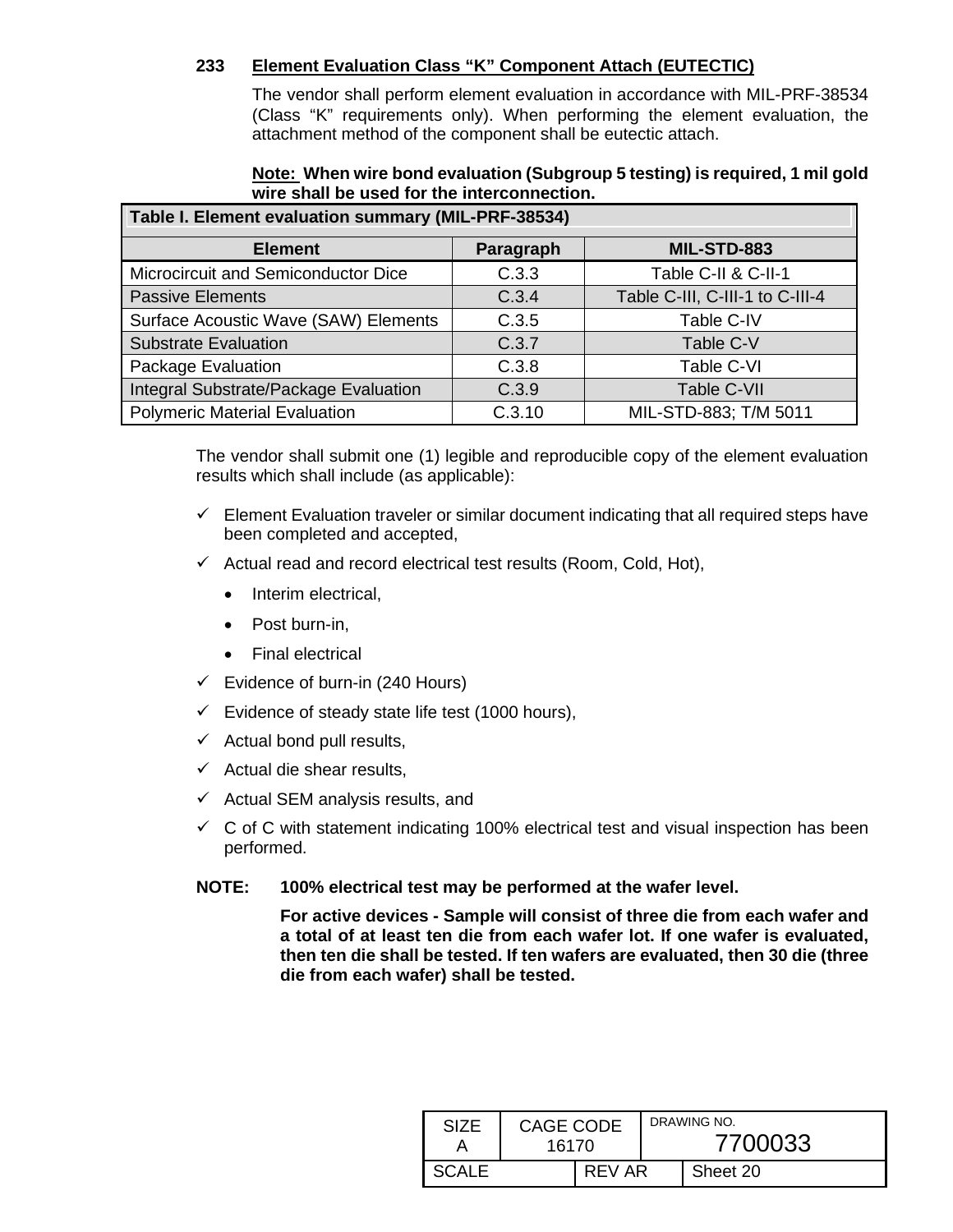# **270 STATEMENT OF CONFORMITY-SHIPPING DOCUMENTS (C OF C)**

The Vendor shall submit one (1) legible and reproducible copy of a Certification of Compliance and/or Certificate of Conformance (C of C) with each shipment. The C of C is defined by Military Specifications (Military Standards, Federal Specifications, and NASA Documents, etc.), or Standard Military Drawings (SMD's) listing the Purchase Order and line items to which the material complies. The C of C shall be traceable to TAES part coding and P.O number and shall identify the date of shipment. The C of C shall contain the signature and title of an authorized representative of the Vendor. Certifications not accompanying shipment will require a waiver from Teledyne Advanced Electronic Solutions, Lewisburg, TN Facility prior to shipment. The applicable material test results, process certifications and inspection records shall be presented upon Teledyne's request. The Vendor shall perform inspection, as necessary, to determine the acceptability of all articles under this Order. All articles submitted by The Vendor under this P.O are subject to final inspection at Teledyne Facility. The C of C shall be subject to audit by TAES QA personnel and discrepancies found will be an input to the Supplier Rating System. A statement of compliance to the specification is to be included on the Vendor's shipping document. The Shipper and C of C may be the same document. The shipping document(s) shall contain the following:

- The Vendor's name
- − Teledyne part number,
- − Specification number,
- Device type,
- Size,
- Quantity,
- − Original Manufacturer
- − Manufacturer's lot number,
- Manufacturer's recommended shelf life (if applicable)
- Special handling conditions and hazard warnings (if applicable)

| SIZF | <b>CAGE CODE</b><br>16170 |        | DRAWING NO.<br>7700033 |          |
|------|---------------------------|--------|------------------------|----------|
|      |                           | REV AR |                        | Sheet 21 |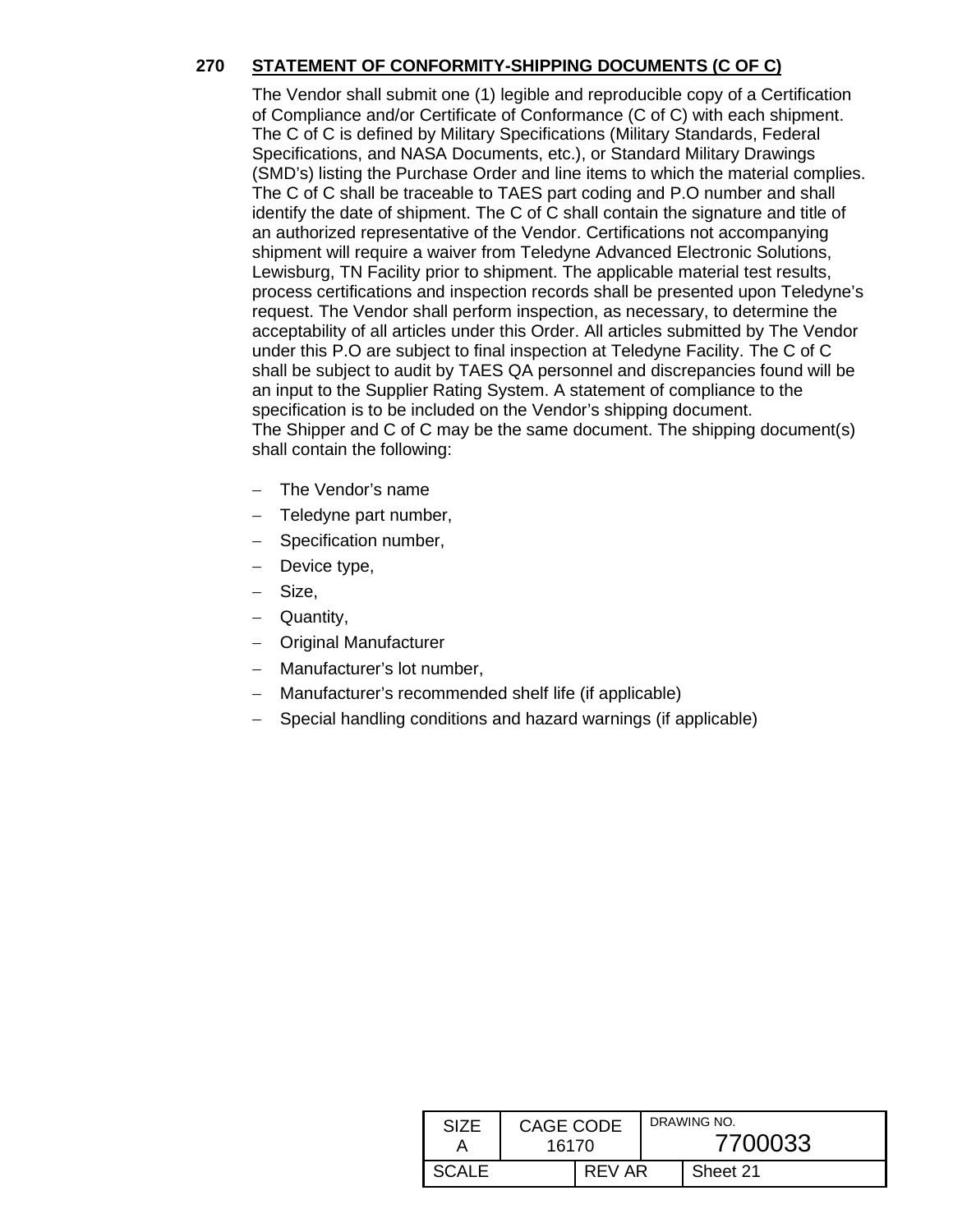# **271. CERTIFICATE OF ANALYSIS ( C OF A )**

The Vendor shall submit one (1) legible and reproducible copy of a Certificate of Analysis (C of A), for raw material. The Certificates of Analysis describes physical/chemical analysis test reports for a particular lot/batch of product that has been tested, inspected, and found to be in compliance with the applicable material specifications and shall be traceable to the raw material used in the fabrication of the items supplied. The C of A must list any Certified Reference Material (CRM), specifications, including revision numbers or letters, to which the material has been tested and/or inspected, the identification of the material lot to which it applies, purity and lot number of the starting material, or 'Raw'. In addition, Castings and Forgings shall be provided with lot number, serialization and related evidence of foundry control, including fabricated physical properties, as applicable

The certification shall contain the signature and title of an authorized representative of the Vendor. Certifications not accompanying shipment will require a waiver from Teledyne prior to shipment.

The Shipper and C of A may be the same document as the shipping document(s) and shall contain the following components:

- − Name and Address of Certifying Body
- − Title of Document
- Description of Material
- − Reference Material Code and Batch Number
- Description of CRM
- − Intended Use
- − Instructions for the CRM's Correct Use
- − Hazardous Situation
- − Level of Homogeneity
- − Certified Values and their Uncertainties
- − Traceability
- − Values Obtained by Individual Laboratories or Methods
- − Uncertified Values
- Date of Certification
- − Period of Validity
- − Further Information
- Names and Signatures of Certifying Officers

| SIZF  | CAGE CODE<br>16170 |        | DRAWING NO.<br>7700033 |          |
|-------|--------------------|--------|------------------------|----------|
| SCALE |                    | REV AR |                        | Sheet 22 |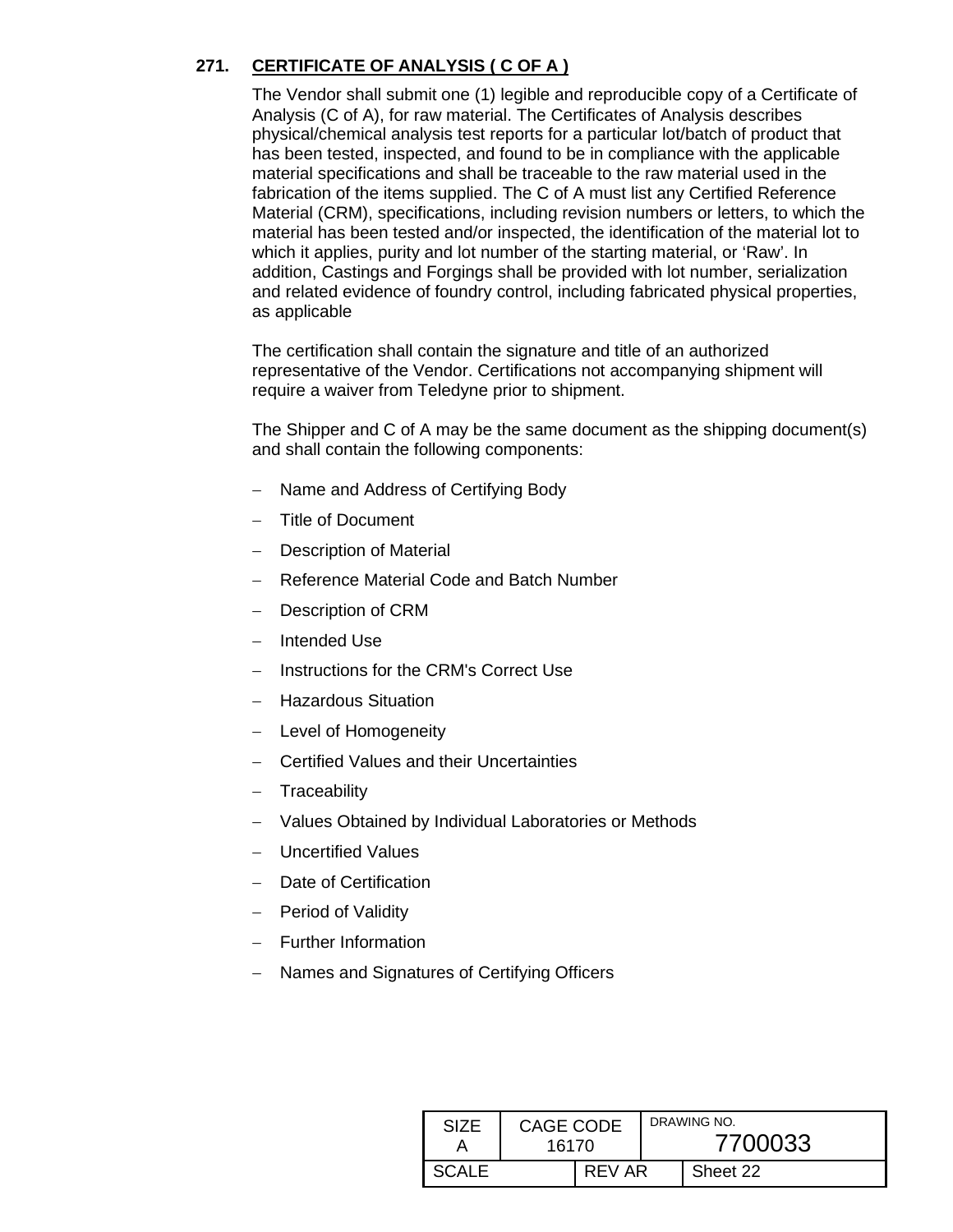# **277 MULTILAYER /TWO-SIDED PRINTED CIRCUIT BOARDS, HIGH RELIABILITY**

The Vendor shall provide certification of compliance to all applicable specification requirements and shall supply test coupons or tabs (fabricated simultaneously with the boards) with each lot of multilayer boards supplied. For two-sided printed circuit boards, the Vendor shall provide certification of compliance to all applicable specification requirements and shall supply test tabs, coupons and one extra circuit board (fabricated simultaneously with the lot) with each lot supplied for the purpose of performing acceptance tests at Teledyne. Final acceptance of the lot will be contingent upon test results.

### **279. METAL PROHIBITION**

All items covered by this Purchase Order shall be certified as being free of metallic Mercury (Hg), Cadmium (Cd), Zinc (Zn) or the metallic compounds. Further, the Vendor shall certify that the items have none of the following: Mercury (Hg), Cadmium or Zinc (Zn) contamination during fabrication and testing prior to delivery. This certification may be incorporated into the supplier's standard C of C and shall contain the following phrase, hereby certifies that the design of material furnished under Purchase Order Number contain none of the following: metallic Mercury (Hg), Cadmium (Cd), Zinc (Zn) or the metallic compounds. Further the Vendor certifies that the material furnished have not been exposed to or exhibit Mercury (Hg), Cadmium (Cd), Zinc (Zn) contamination during the fabrication and testing prior to delivery of finished goods or forward a completed copy of the provided certificate within this document. Reference Purchase Order Attachment, [Figure 1.](#page-25-0) Trace elements, with impurity levels and limits as defined in J-STD-006B are allowed for solder alloy compositions. This includes components with solder alloy end terminations.

# **280. PURE TIN (Sn) FINISH PROHIBITION CERTIFICATION**

All items covered by this Purchase Order shall be certified as being free of pure tin finishes on both external and internal structures. As referred to in MIL-PRF-38534 Appendix E, par. E.4.2.7.1, Tin (Sn) is considered to be pure if it contains less than 3% alloy material, i.e. Lead (Pb). Further, the Vendor shall certify that the items are in compliance with this requirement. This certification may be incorporated into the supplier's standard C of C and shall contain the following phrase, "hereby certifies that the design of the material furnished under Purchase Order Number enterstanding the contains no pure Tin (Sn) finishes on both external and internal structures as referred to in MIL-PRF-38534 Appendix E, par. E.4.2.7.1". Further, the Vendor certifies that the supplies furnished are in compliance with this requirement prior to delivery of finished goods, or forward a completed copy of the provided certificate within this document.

Reference Purchase Order Attachment, [Figure](#page-26-0) 2.

| SIZF         | CAGE CODE<br>16170 |        | DRAWING NO.<br>7700033 |          |
|--------------|--------------------|--------|------------------------|----------|
| <b>SCALE</b> |                    | REV AR |                        | Sheet 23 |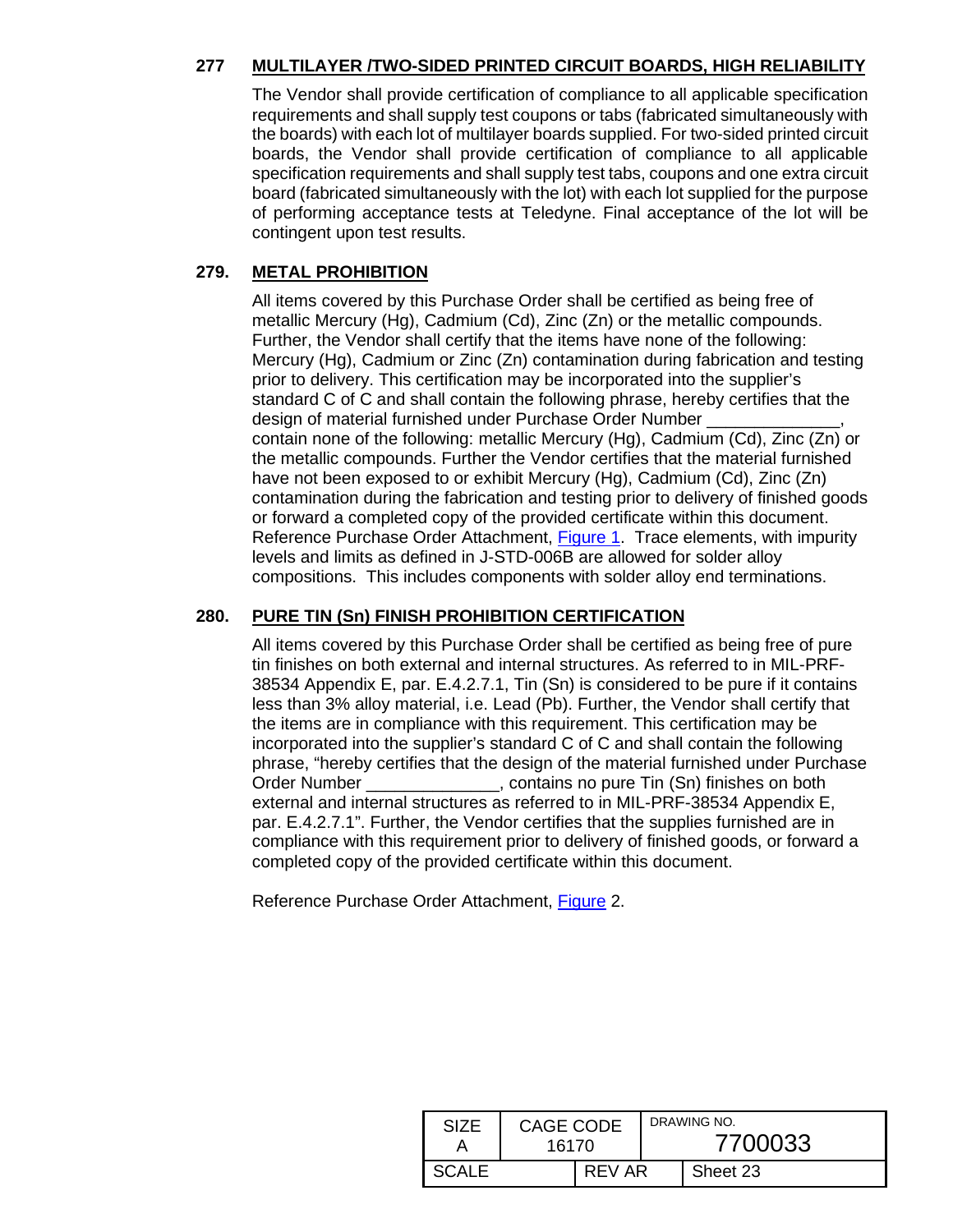### **281 COMPLIANCE TO DFAR SPECIALTY METALS CLAUSE**

Any specialty metals incorporated in articles delivered under this contract **shall** be melted in the U.S., its outlying areas, or a qualifying country listed in DFARS 252.225.7008 & 252.225.7009 imposed in regard to specialty metals as applicable. Exemptions to requirements of the above clauses may exist, as outlined in the clauses themselves or by operation of applicable Department of Defense Domestic Non-Availability Determinations (DNAD) posted on its public web site for that purpose.

The supplier's C of C **shall** state the articles delivered under this contract are "Compliant to DFARS 252.225.7008 & 252.225.7009 ".

DFARS can be found at http;//www.acq.osd.mil/dpap/dars/index.htm or http:// farsite.hill.af.mil/VFDARa.htm

#### **285. MOISTURE SENSITIVE DEVICES**

Any multi-leaded component that has a Moisture Sensitivity Level (MSL) greater than 1 must be packed in a sealed Moisture Barrier Bag (MBB) with a desiccant and moisture level indicator. The MBB must have a Moisture Sensitivity label, see below, that indicated the MSL of the components inside, MSL range from 2 to 6.



#### **291 MILITARY PACKAGING**

Packaging and Preservation shall be in accordance with MIL-STD-2073**.**

#### **292 LABELING ON PACKAGES AND PARTS**

Outer Package label shall include the following information:

*Purchase Order Number*

*Supplier Name and address*

*Bar Code Label containing the above information (Applicable if the supplier has bar code capability*).

| <b>SIZE</b> | <b>CAGE CODE</b><br>16170 |        |  | DRAWING NO.<br>7700033 |
|-------------|---------------------------|--------|--|------------------------|
| SCALE       |                           | REV AR |  | Sheet 24               |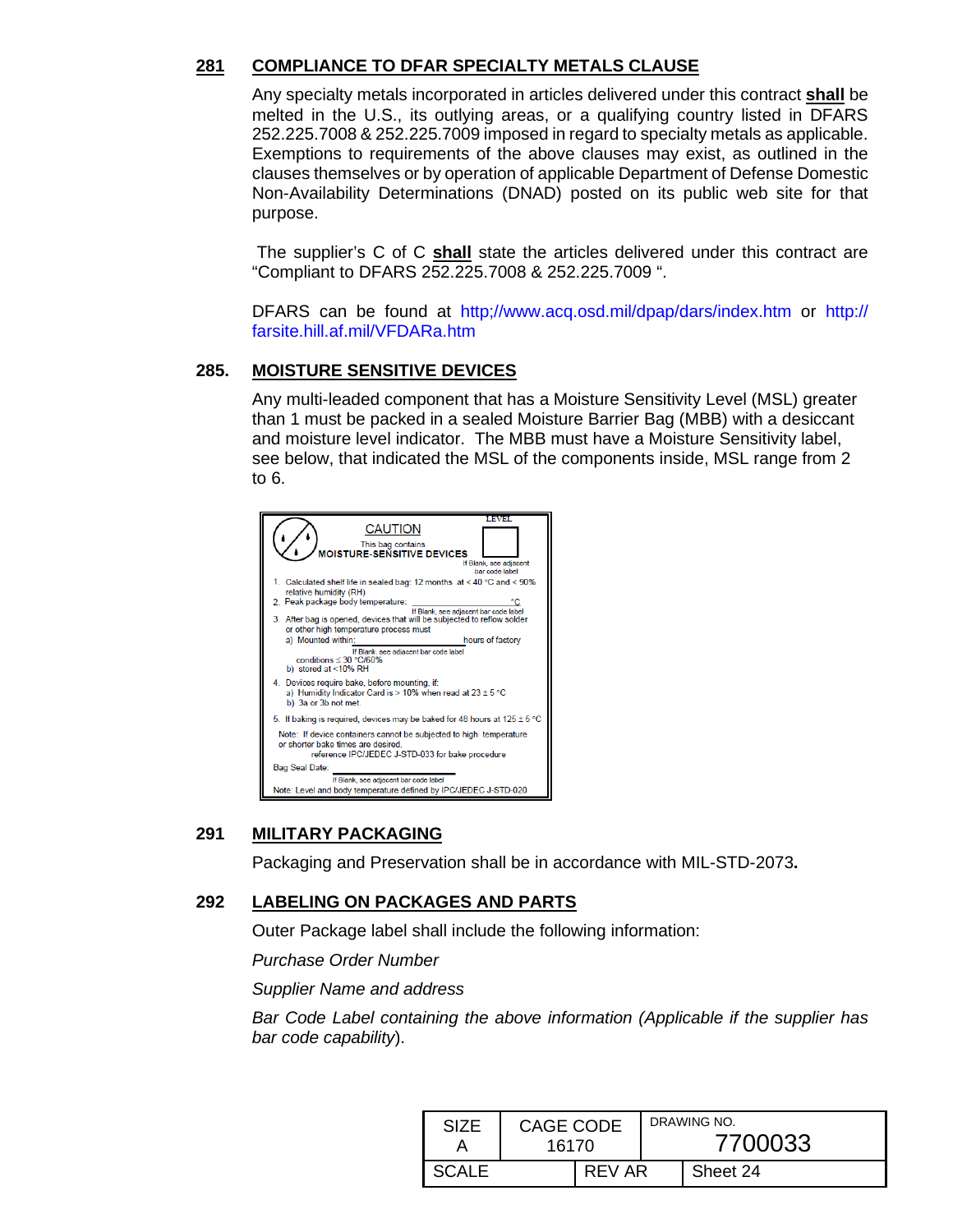#### **293 BEST COMMERCIAL PACKAGING**

Packaging and packing shall be in accordance with best commercial practices. Methods used shall be sufficient for protection against damage from normal handling, shipping, and storage conditions. ESD precautions shall apply as applicable.

#### **294 AUTOMATED ASSEMBLY PACKAGING**

Only one of the following sub provisions is applicable,

- a) Components to be supplied on tape and reel. The tape size (width) is to be determined by supplier.
- b) Components are to be supplied in tubes.
- c) Components are to be supplied in matrix trays (waffle packs). The Vendor shall comply with Teledyne document 7261475. No more than 20% of a waffle pack shall be vacant except for those packs containing the remaining devices of the shipment, or the devices set aside for element evaluation. Each waffle pack shall include an anti-static protective sheet and a release sheet as needed to ensure that die shall not escape from their cavities during shipment and ensure that die shall not adhere to the lid when opened. The waffle packs shall not be stacked in a manner that uses the bottom of one waffle pack as the lid or cover of the pack below it. The cavity size dimensions of the waffle pack selected for device shipment shall not allow the device to become wedged, turn or rotate within the cavity during transit to Teledyne Advanced Electronic Solutions.
- d) Components to be supplied on a Membrane or Gel Pack.

### **297 DOCK TO STOCK SHIPMENT**

Certified Manufacturer's material will only be verified for correct P.O and quantity at Teledyne and will be routed directly to Stock. All provisions have been processed by the supplier in accordance with the Supplier Certification agreement on file.

### **300 METAL PACKAGES**

The Vendor is required to comply with the appropriate reliability class from MIL-PRF-38534 Appendix C, PACKAGE EVALUATION REQUIREMENTS, and TABLE C-VI.

### **301 BLANKET PURCHASE ORDERS**

This clause allows the use of one (1) P.O when multiple purchases, payments or reimbursements are anticipated. List the "Deliver to" name as described on the Release Form, on the Packing Slip.

| <b>SIZE</b> | CAGE CODE<br>16170 |        | DRAWING NO.<br>7700033 |          |  |
|-------------|--------------------|--------|------------------------|----------|--|
| CALE        |                    | REV AR |                        | Sheet 25 |  |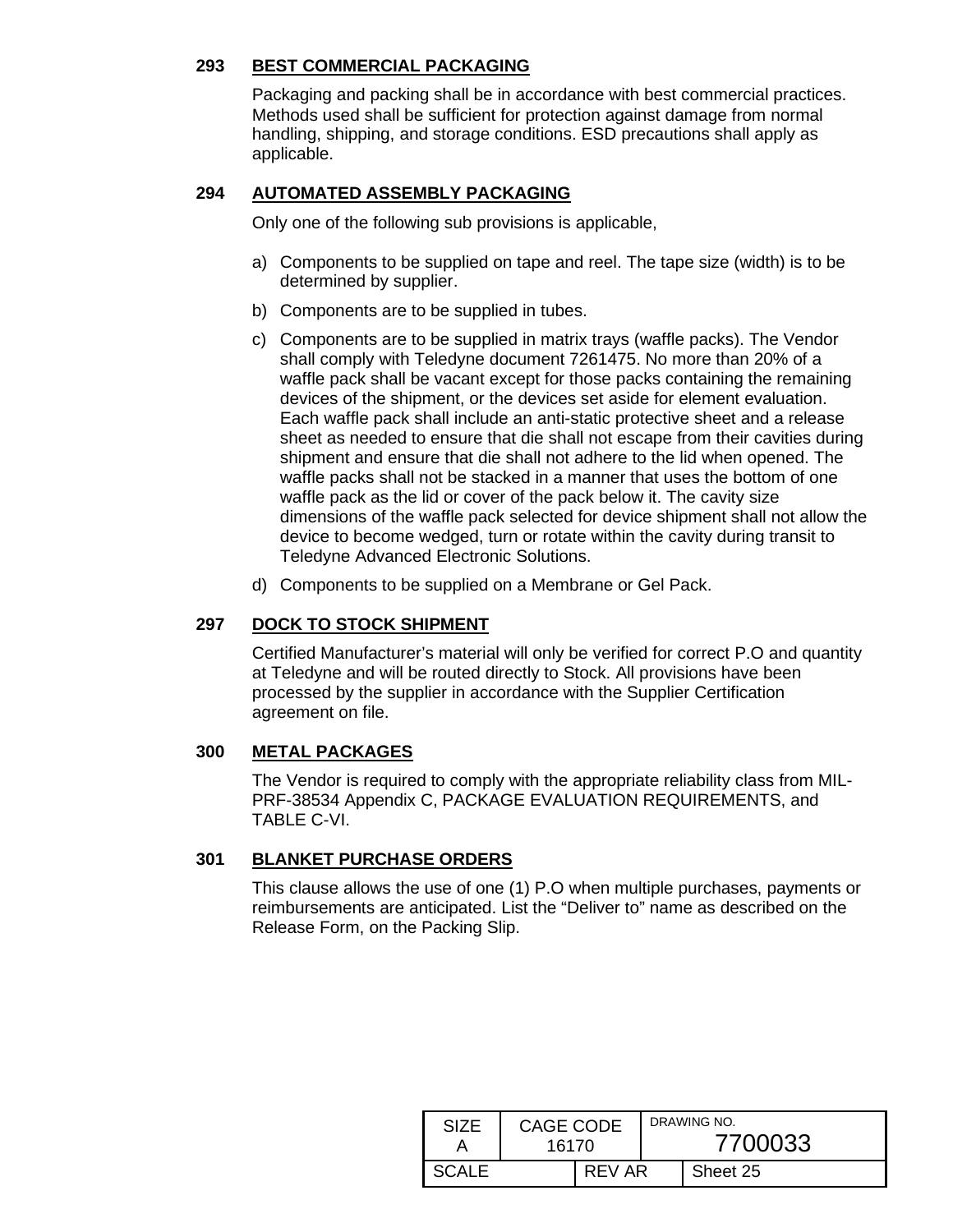#### **PURCHASE ORDER ATTACHMENT**

**\_\_\_\_\_\_\_\_\_\_\_\_\_\_\_\_\_\_\_\_\_\_\_, \_\_\_\_\_\_\_\_\_\_\_\_\_\_\_\_\_\_\_\_\_\_\_, \_\_\_\_\_\_\_\_\_\_\_\_\_\_\_\_. Vendor Name City State**

Hereby certifies that the design of material furnished under Purchase Order Number \_ contain none of the following: metallic Mercury (Hg), Cadmium (Cd) or Zinc (Zn) or the metallic compounds. Further the Vendor certifies that the material furnished has not been exposed to or exhibits Mercury (Hg), Cadmium (Cd), or Zinc (Zn) contamination during the fabrication/manufacturing and testing prior to delivery of goods.

> <span id="page-25-0"></span>\_\_\_\_\_\_\_\_\_\_\_\_\_\_\_\_\_\_\_\_\_, \_\_\_\_\_\_\_\_\_\_\_\_\_\_\_\_\_\_\_\_\_\_\_\_, \_\_\_\_\_\_\_\_\_\_\_\_\_\_\_\_\_. Authorized Signature Title **The Case Contract Contract Contract Contract Contract Contract Contract Contract Contract Contract Contract Contract Contract Contract Contract Contract Contract Contract Contract Contract Contr**

# **FIGURE 1 - PURCHASE ORDER ATTACHMENT**

(Mercury, Cadmium or Zinc Free Certificate)

| SIZE         | CAGE CODE<br>16170 |        | DRAWING NO.<br>7700033 |  |
|--------------|--------------------|--------|------------------------|--|
| <b>SCALE</b> |                    | REV AR | Sheet 26               |  |